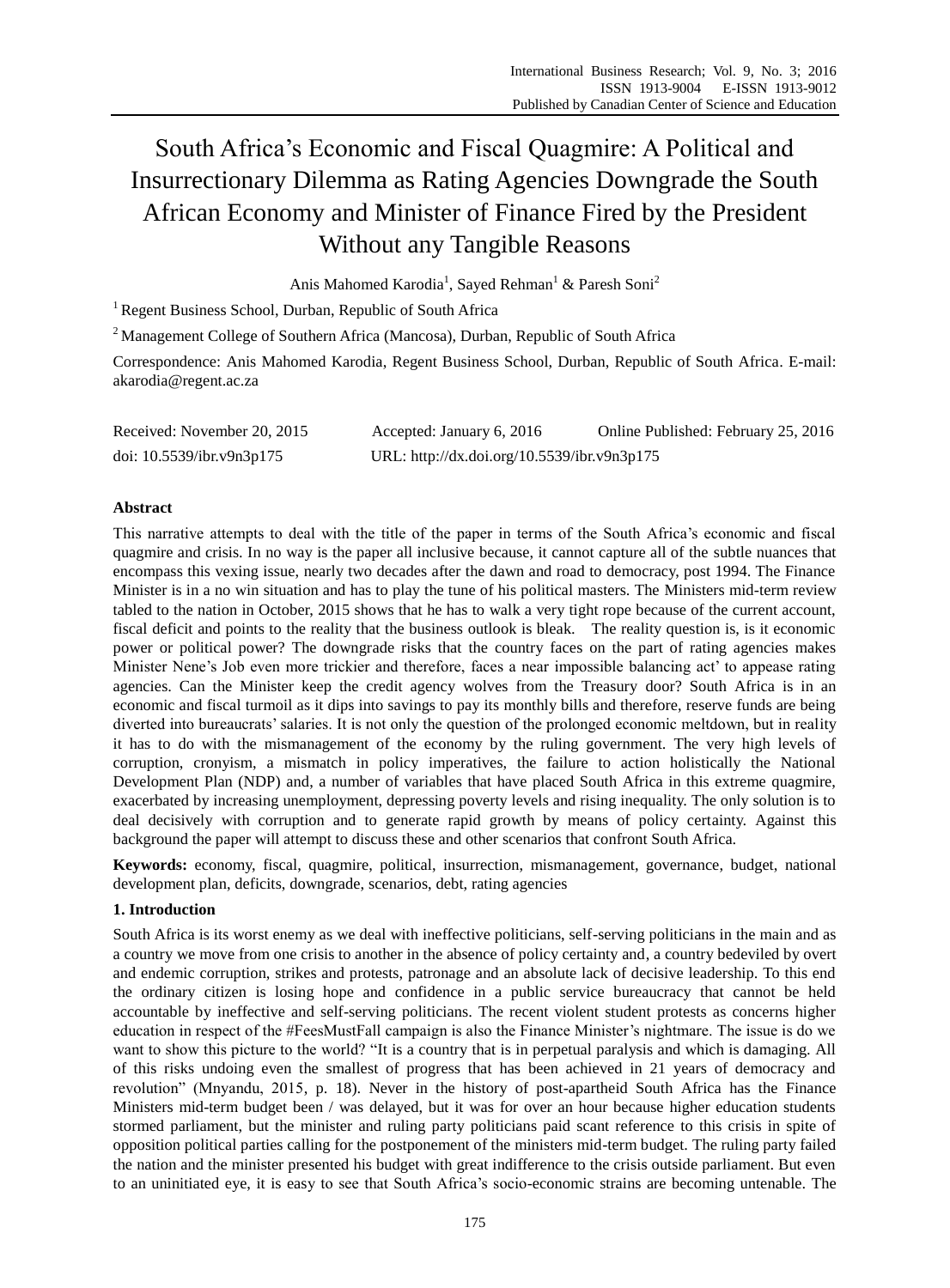government according to Mnyandu (2015, p. 18) "needs to articulate why 21 years after the country was to have a fresh start there still remains such entrenched poverty, lawlessness, corruption and a total breakdown in societal mores." Increasingly, this is the picture that the South Africa of today keeps portraying to the outside world, and there seems nothing to alter it. Mnyandu (2015, p. 18) states that "The Economist magazine ran a cover story three years ago entitled 'Sad South Africa: Cry the Beloved Country', raising the ire of the administration as ill-informed, misguided and prejudicial." In reality the article was spot on and we find in 2015 that very little has changed. It portrays a country in perpetual paralysis and the government of South Africa must realize and take cognizance of this fact and, therefore, take note that 1994 is not a distant memory, even to the current generation of students and the youth of the country. South Africa needs to change course, and the time to do that is now.

A fallout from South Africa's intractable problem according to Mnyandu and Khuzwayo (2015, p. 1) is the reality that "there is stunted growth and rising social discontent and not only is faltering growth chipping away at the government's ability to generate more revenue, but it is also constraining the government's ability to fund key programmes." What are the consequences of all of this in terms of world opinion and within the country in general? The following discussion speaks to the various scenarios that emerge.

## **2. Research Methodology**

The paper does not use any distinct methodology that is used in classical research. The authors use their own analytical skills through the processes of observation and experience over time and rely heavily on analysis and discussion in the South African media. This in no way dilutes the thrust of the paper. In reality, it is an honest appraisal of the fiscal and economic crisis that confronts the country.

## **3. Conclusions and Recommendations**

The conclusions and recommendations are made throughout the narrative and there is no specific paragraph in the article that deals with these issues, except to state that some of the conclusions and recommendations will be made at the end of the paper. In addition, the paper has inserted a narrative on the outcomes of the ratings agencies-Fitch and Standard and Poor. The downgrade of the South African economy was announced on the 28<sup>th</sup> of November, 2015. In addition it introduces the consequences that now befall South Africa, given the firing of the Minister of Finance by the President on the  $9<sup>th</sup>$  of December, 2015, without providing any tangible reasons for his actions. This has injured South Africa even more as the Rand fell to its lowest ever exchange rate. It has dampened investor confidence and is now sliding rapidly into 'Junk' status as an economy.

## **4. Conclusion**

The paper dealt with pressing fiscal and economic issues that confront South Africa. It alludes to a host of issues that has plagued South Africa, in terms of the mismanagement of the economy. The outcomes of the results of the rating agencies, in the form of Fitch and Standard and Poor were discussed in terms of South Africa's economy being downgraded to nearly "junk" status. The shock move by the President in firing the Finance Minister and, replacing him with a parliamentary backbencher, with little experience in matters financial and a complete novice, further strains a troubled economy. It is therefore necessary that there is some policy certainty in respect of economic and fiscal issues and that, the government has to intervene decisively, in this regard.

## **5. Scope for Further Research**

There is no doubt that there are grounds for further research as concerns the perils of the fiscal and economic crisis in South Africa. This will or must be undertaken as follows:

- $\triangleright$  More work has to be undertaken in this regard by other researchers.
- $\triangleright$  In addition the research must be conducted by economists and fiscal experts.
- $\triangleright$  By the same token the outcomes of this research or narrative will require to be tested against the unfolding economic and fiscal crisis, and the development realities that confront South Africa, in this stage of its democratic development, after 21 years of freedom and liberation.
- $\triangleright$  The effects upon development in South Africa would have to be unpacked in terms of the February, 2016 Budget that will be presented to Parliament by the new Minister of Finance.
- $\triangleright$  It has to be determined by research whether, the Minister of Finance will be via his February 2016 budget, be in a position to revise his envisaged estimates for economic growth, towards an upward spiral and, place South Africa on to the road of fiscal and economic recovery and stability.
- $\triangleright$  It will have to be determined by such research, if any inroads have been made by the ANC led government in stemming the tide of economic and fiscal mismanagement of the economy of South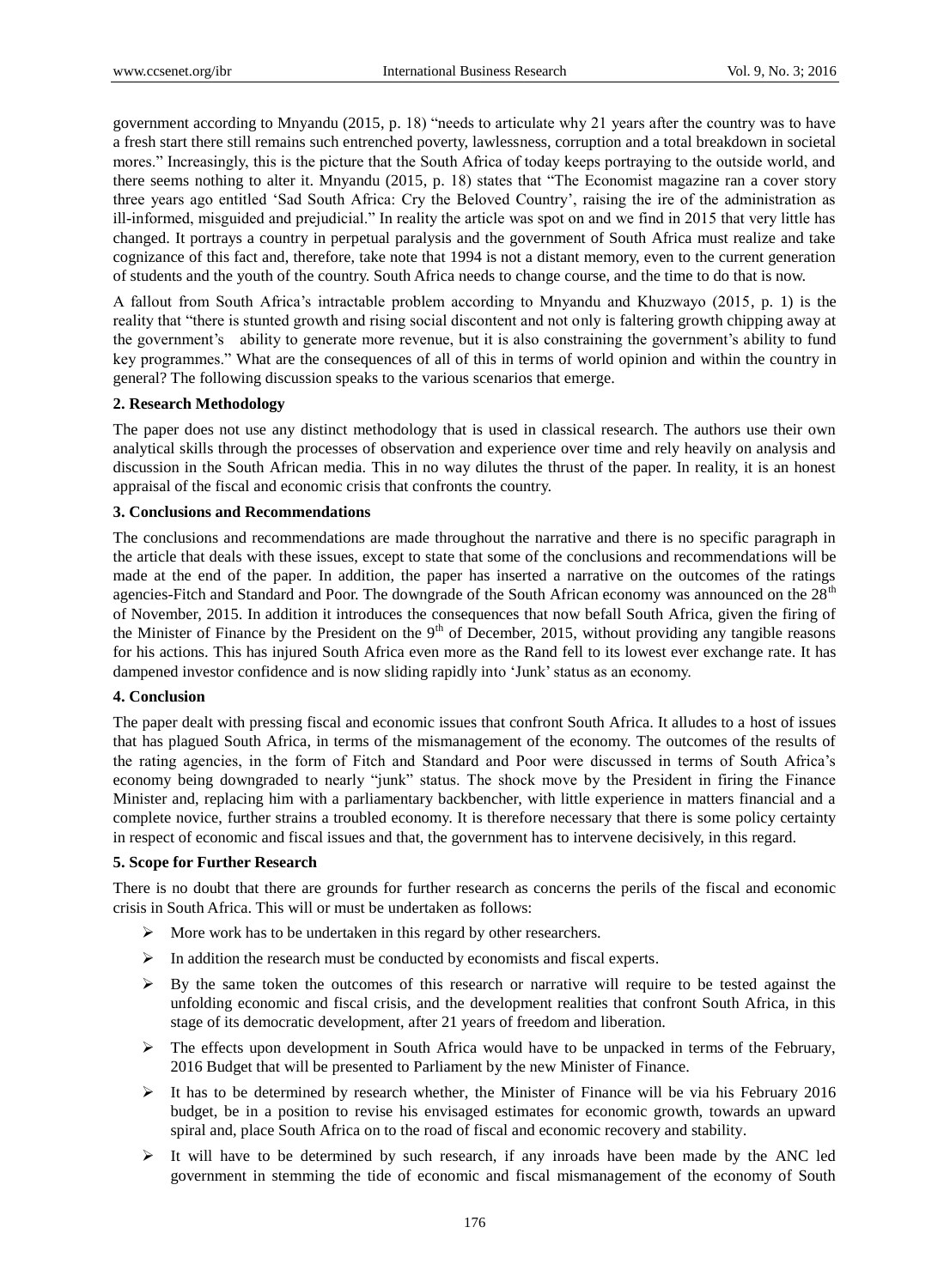Africa.

- $\triangleright$  The study must allow for a projection of intervening strategies that must be put in place by the democratic government, in dealing with the massive corruption that has become endemic in South Africa; as to how it will deal with political patronage, an inefficient public service and its growing wage bill, and so on.
- $\triangleright$  It would be imperative that government curbs wasteful expenditure and its propensity to spend without the necessary checks and balances and comply with the rule of law, and the Constitution of the Republic.
- $\triangleright$  Of utmost significance will be to determine as to how South Africa could reduce borrowing and address fiscal deficits, in order to attempt to place the economy into an equal footing and avert the economy to be declared a "junk" economy by rating agencies.
- $\triangleright$  On the other hand, it will be necessary for new research to determine if the government will introduce policy interventions and, hasten economic growth, decrease high unemployment rates, lessen poverty and, deal with untenable inequality as recommended by rating agencies.
- $\triangleright$  In so doing the approach that could be used is to invoke classical research approaches and methodologies by a clearly defined set of objectives and, to develop a sound hypothesis to undertake the aims of such a study.
- $\triangleright$  In addition a sound literature review would have to be undertaken in order to test the developed hypothesis, in terms of primary and secondary data that must emanate from the study.
- $\triangleright$  Lastly, all of the above would allow for researchers to draw finite conclusions and make applicable recommendations.

## **Market Reaction**

The rand fell almost 2 percent to the dollar, whilst the dollar strengthens and there is a possibility of the United States increasing interest rates very soon. The rand is now trading at plus/minus R14.50 to the dollar. Any increase in interest rates in the United States will drastically affect South Africa. This has led to the Finance Minister slashing South Africa's growth trajectory in his mid-term budget from 2 percent to 1.5 percent this year and the situation will worsen in 2016 and 2017. This signals a precarious situation for the country, in that, falling tax revenues would put pressure on government debt in the years that lie ahead. This is further exacerbated by the ongoing reality of lowered investor confidence because investors are looking for certainty and signs of economic stability. South Africa is now on the road of economic ruin on the basis that it is becoming a riskier investor destination. Investors therefore, prefer leaving their capital in less volatile and friendlier investor countries, especially the G-3 markets of Japan, the United States and the European Union, in spite of the fact that they offer lower returns. In other words the reality for investors is the issue of politics lead economics.

## **Slow Growth**

The Finance Minister (Business Report, 2015) stated that the "slow growth environment was in part a consequence of the global slowdown but also reflects South Africa's energy constraints and the structural weaknesses in the country." However, it goes beyond his explanation, in that he did not factor into his equation increased borrowing, large public sector wage bills, the looming water crisis that has befallen the country, the issue of drought and the failing agricultural environment because of government ineptitude, the increasing protests, wasteful expenditure, an inefficient and unproductive public bureaucracy, the mining crisis, increasing poverty, rising unemployment and the huge inequality that permeates the South African landscape amidst a host of other variables including endemic corruption. All of this points to the fact that without stronger growth which must be exemplified by policy certainty, the revenue trend would remain totally muted, which signals that if revenue does not grow, expenditure increases could not be sustained. Electricity supply constraints damage industry and business, puts paid to government's lofty ideals of industrialization; falling commodity prices and lower confidence levels have now led to growth forecast being lowered and drastically revised. It bodes ill for the country as an emerging market. On the other hand limited employment growth and household income constraints are holding back consumption. In this regard the Business Report (2015) states that "China, which is the biggest purchaser of South African minerals and the country's biggest trading partner, posted its weakest quarterly economic growth since the global financial crisis of 2009. The obvious and very serious reality of South Africa's mining sector reflects a contagion that has spread as shown by the falling demand which appears to put a squeeze on the remains of a critical sector in respect of providing jobs to thousands of low-skilled South Africans.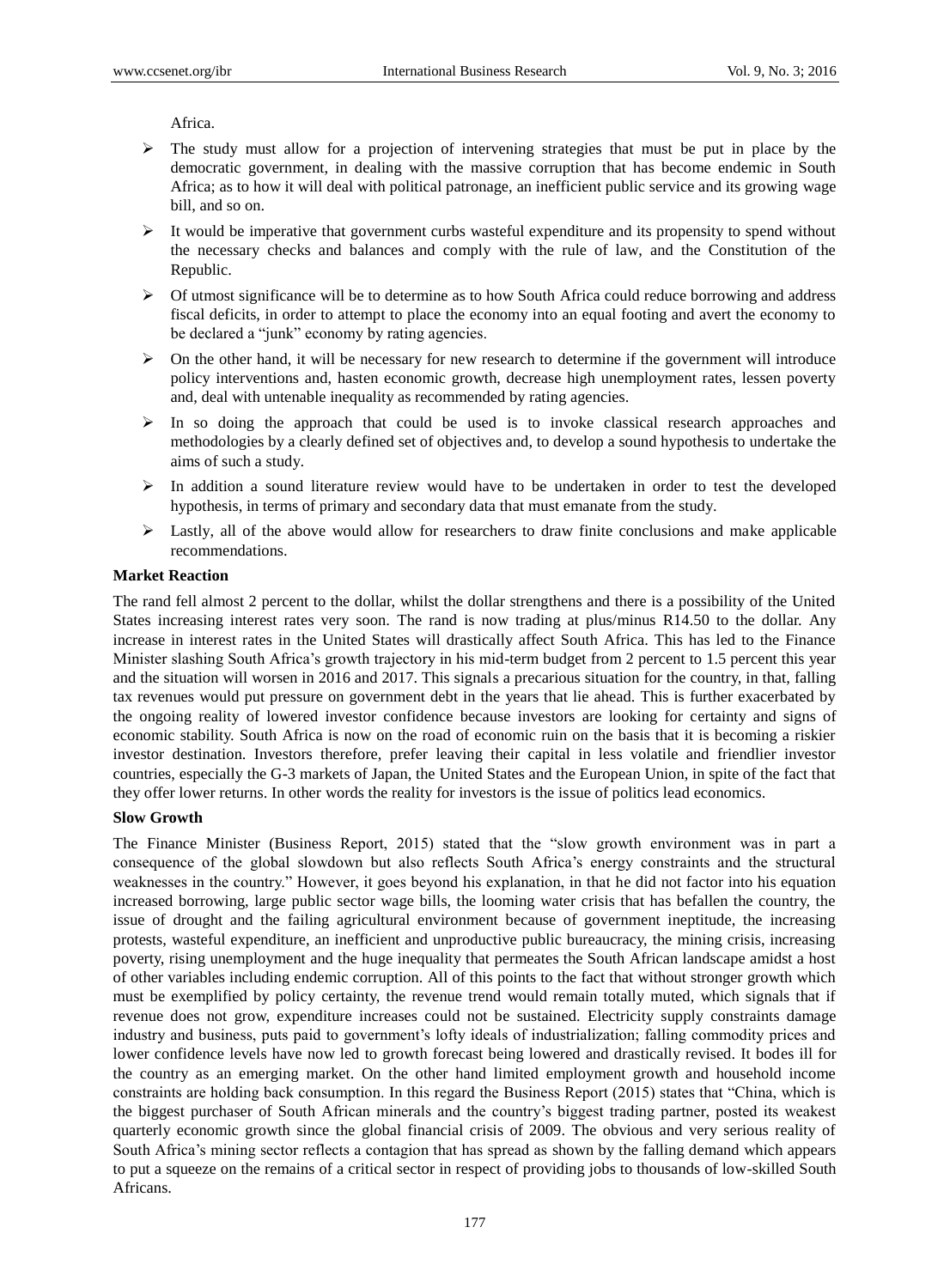Given the above scenario political and economic analysts maintain that the country requires a minimum of a 5 percent growth, if it wants to make a meaningful dent in unemployment, but this seems a far cry given the abyss that South Africa sits in over the last several years and the situation is further deteriorating. In other words it projects on the inability of government and the weakness in policy responses to the multitude and myriad of socio-economic challenges that stymie growth, since the ushering in of democracy post 1994.

## **Rising Debt**

All of this points to the fact that in spite of government adopting a package of fiscal policy measures, it is more talk than action and as things stand, the government will not be in a position to maintain the health of public finances and thus, it would continue to borrow thus placing the country into a fiscal quagmire. The Finance Minister forecasted that "gross public debt was 49 percent of gross domestic product (GDP) in 2015/2016, and would reach 49, 4 percent of GDP in 2018/2019 and 45, 7 percent in 2019/2020" (Business Report, 2015). This is playing to the gallery and is wishful thinking given the fiscal and economic crisis in government and its inability to stem the tide. At these levels and projections, South Africa, will face a severe crunch, greater unrest and above all more scrutiny by investors and rating agencies. The situation looks very bleak for the country because of poor fiscal management and the propensity to increase spending on unnecessary line items within the budget and, its failure to home in on errant departments in respect to wasteful expenditure and overt under-spending and the escalation of public servants salaries. "The budget deficit will reach 3, 3 percent in 2016, wider than the 2, 6 percent predicted in February of 2015 and will swell to 3.2 percent in the following year, up from 2, 5 percent according to the Finance Minister" (Mid-Term Budget Policy Statement, 2015). The problem is due to the fact that the government is unwilling to cut the public sectors wage bill, reduce the number of departments and shrink the cabinet. Thus the country sees an invidious position of a sharply reducing fiscal space to maneuver and thus the contingency reserves had been sharply reduced and thus social priorities have been overtly compromised. This is exemplified by the all-embracing fact as pointed out by the Minister that "the R5billion contingency reserve for 2015/2016 was consumed by a rising wage bill for public servants to manage the shortfall being experienced." This is a precarious scenario and government just does not have the answers to address this swelling unproductive 'monster.' He further added (2015) that "the projected reserves of R15billion and R45billion in the outer two years have been cut to R2,5 billion and R9 billion respectively." These shortfalls in compensation budgets have very serious consequences for public finances, absorbing resources that had been set aside for other more pressing priorities. At another level in 2015/16, "gross tax revenue has been revised downwards by R7, 6 billion as a result of weak performance of corporate income tax collection in the year to date due to the steep decline in commodity prices and the slowdown in economic activity the South African Treasury indicated" (Treasury Bulletin, 2015).

Given the downward spiral of the economy and the fiscal crisis government is seriously considering overhauling the tax system, particular corporate income tax and Value Added Tax (VAT). This would be a recipe for disaster because South Africa and South Africans are already over taxed because of government inefficiencies and the propensity to over-spend, exacerbated by overt and endemic corruption. If this is done, it will drive investors away and add to South Africa's fiscal and economic quagmire. On the other hand the raising of VAT will have very serious repercussions on the majority population that is poor and will increase poverty and the possibility of increased protests and greater turmoil. According to Annabel Bishop, (2015) Investec's chief economist "the latest medium term budget was poorer than expected as far as fiscal metrics go, with fiscal slippage over the period 2016/2017 to 2018/2019 in evidence as the budget deficit widened and the projection of gross loan debt climbed to 49 percent this fiscal year from 47 percent, and elevates to 49, 4 percent of GDP by 2018/2019." It would therefore be difficult for South Africa to adhere to fiscal consolidation.

## **No Surprises as Forecasts are Revised Down**

Goolam Ballim (2015, p. 21) Standard Bank chief economist stated that the mid-term budget shows "the continued delinquency within Parliament threatens the institutionality of a critical democratic institution. It represents a social expression of a broader financial strain that South Africa has experienced as a function of lingering weak growth, high unemployment and under employment as well as slow movement in the repair of South Africa's historical imbalances." However he further stated that "there is nothing in the mid-term statement that showed that the Treasury have its antennae on the ground to pick up the edginess of the population and the dying pulse of the country's economy." In other words the Minister of Finance missed an opportunity to bring about radical policy interventions to stimulate the economy. It would have been the right time to announce a reduction in state expenditure. The Finance Minister said he was seeking advice about the wealth tax. In our view South Africa already has wealth taxes in the form of capital gains tax, donations tax and estate duty. It would be a mistake to introduce a wealth tax given the very narrow tax base in a country that is already over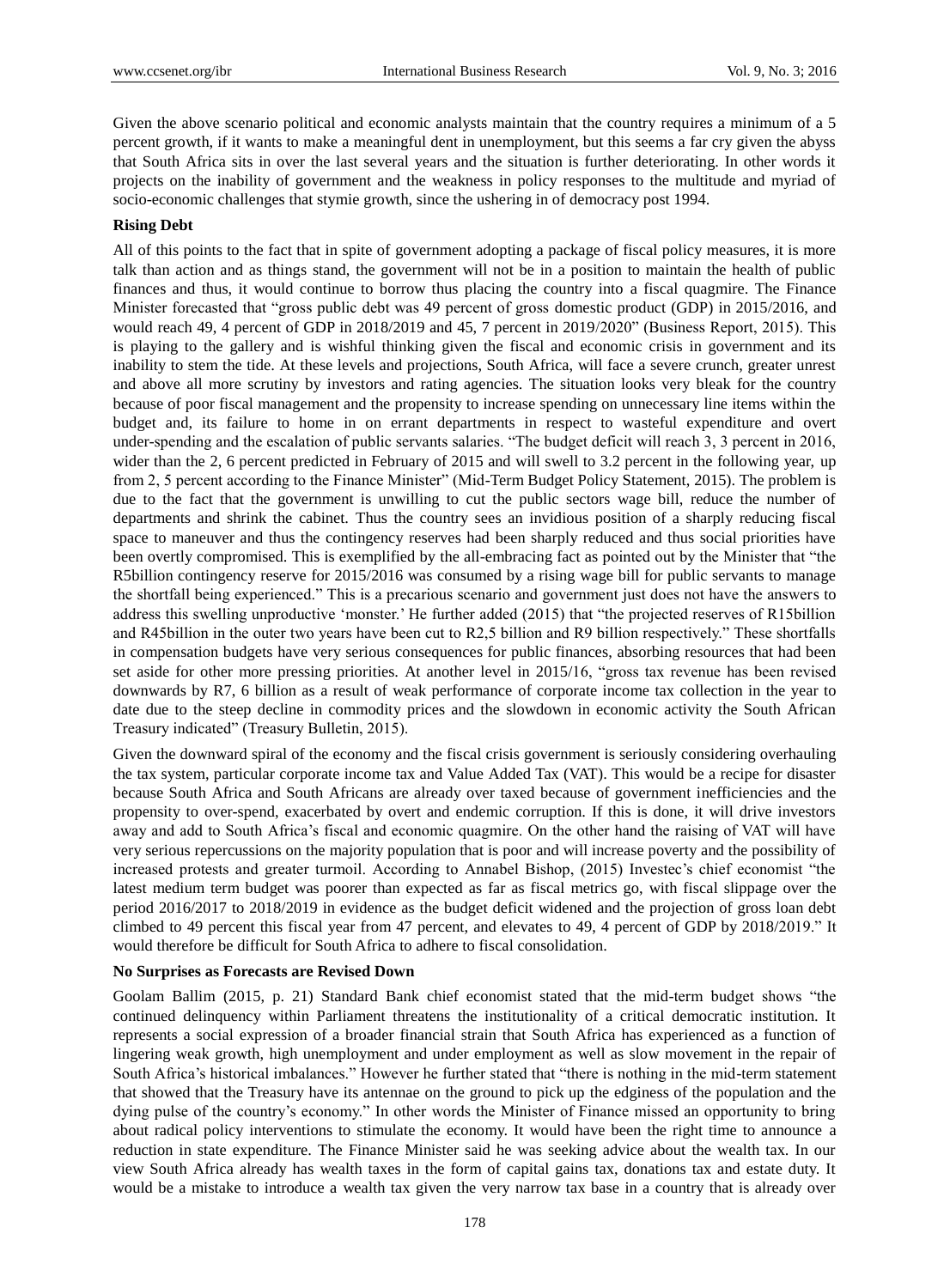taxed. The economy is in shambles, students continue to protest about sharp fee increases and the government has relented by not increasing fees for the 2016 academic year. It goes beyond the fees issues and government is finding it difficult to raise more than R2, 6 billion to fund fees in 2016, let alone find R30 billion per year to fund free higher education, which is a non-negotiable demand by students. This is a call across the colour line and shows a unity of purpose because, it goes against the grain of the Freedom Charter which states that the doors of learning shall/will be open to all. Education is a public good and given the history that South Africa comes from, it should not be free for the poor alone, who make up about 85 percent of all students, but higher education should be a right and free for all citizens, irrespective of race. It will be a futile exercise to ask less than 15 percent of so-called rich students to pay and then also ask the private sector to fund education in the country. The ruling government is trapped in the quagmire of the continued promises, it has made to the country and, it appears that it cannot stem the tide of resistance to agree to free higher education in totality.

On the other side of the equation is the reality that there is the 9600 MW nuclear programme to which the President has committed the country and, there is the National Health Insurance system (NHI) which has been policy and has begun implementing the first phase without sufficient resources and would run into billions of rand for purposes of universal health coverage that is long overdue. Whilst all of this goes on and on, the inept bureaucracy with its more than 1, 2 million public servants have been granted R64 billion in pay increases over the next three years. Coupled with this is an inefficient and loss making state owned enterprises that are constantly bailed out by government. There is no doubt that the Finance Minister will struggle to get the deficit down, as promised. Government has to stick to spending ceilings and not allow fiscal slippage and must be on the road to fiscal consolidation, because the rating agencies are at the door to downgrade the economy to sub-investment grade status. This is an extremely tall order and requires a clear sense of priorities. The opinion in Business Day (2015, p. 12) states that this means that "improving outcomes from the vast amounts of money government allocates to education and health. It means spending better, not just more, and it means setting out a clear strategy for how issues such as nuclear or state-owned entities will be tackled and financed". As things stand there is no plan to achieve this, much to the peril of the nation.

## **Gloomy Economy**

The Reserve Bank of South Africa sees dark clouds as key indicators slip. It said that the decline in South Africa's economy in the second quarter exemplifies this gloom. Data released by the Reserve Bank (Business Report, 2015, p. 1) indicates that the "leading business cycle indicator of the Reserve Bank slid to a six year low in August, signaling the economy might already be mired in recession. The Reserve Bank governor compounded the Minister of Finances difficulties by stating that the economic growth outlook was extremely fragile." Generally, it is highly unusual for the governor of the central bank to comment on the economy on the eve of the mini budget. This is the reality and both the Finance Minister and the government must view this as the truth and make serious strides to intervene decisively. There is weak private sector investment into the economy as the platinum price shows since the beginning of 2012 and the 25 percent drop in iron ore prices. Given this situation the country has to look at its domestic policies that undermine exports and to counter the favourable impact of depreciation. The Minister must be compelled to explain how government will raise sufficient tax revenue in the face of low growth. Another serious issue is the exchange rate against the dollar and this is decisively a significant risk to domestic inflation outlook, with implications for the pace of domestic policy normalization. "The gloom of the South African economy continued to hurt the poor and the country as a whole when on the 19 of November, 2015 the Monetary Policy Committee of the South African Reserve Bank announced a further 25 basis points increase in respect of the repo rate, which now stands at 6.5 percent whilst individuals borrowing from commercial banks will now have to pay 9.5 percent interest (SABC News; ENCA News, November, 2015). This was introduced in order to bring about price stability and to cushion the Rand which is now trading at R14.00 to the dollar. This intervention strategy is too low to cushion the Rand and will not bring about price stability, but in reality will push up inflation and allow food prices to further escalate. This will hurt the predominantly poor population as living costs rise and will hurt the economy even further. There will be no Christmas cheer for the poor. It was a bad move by the Reserve Bank and ill-timed, as the economy further slides into oblivion and nearer into recession and possible 'junk' status, as rating agencies will soon scrutinize South Africa's fiscal policies and its economy as a whole.

## **Delays in Investment**

Dineo Faku (Business Report, 2015, p. 1) points out that "more than half of South African firms are withholding investment because of the uncertainty about the economic outlook. Grant Thornton International Business Report (2015) found for the third quarter that 52 percent of businesses confirmed that uncertainty about future political direction was affecting business decisions." This could mean many companies are sitting on large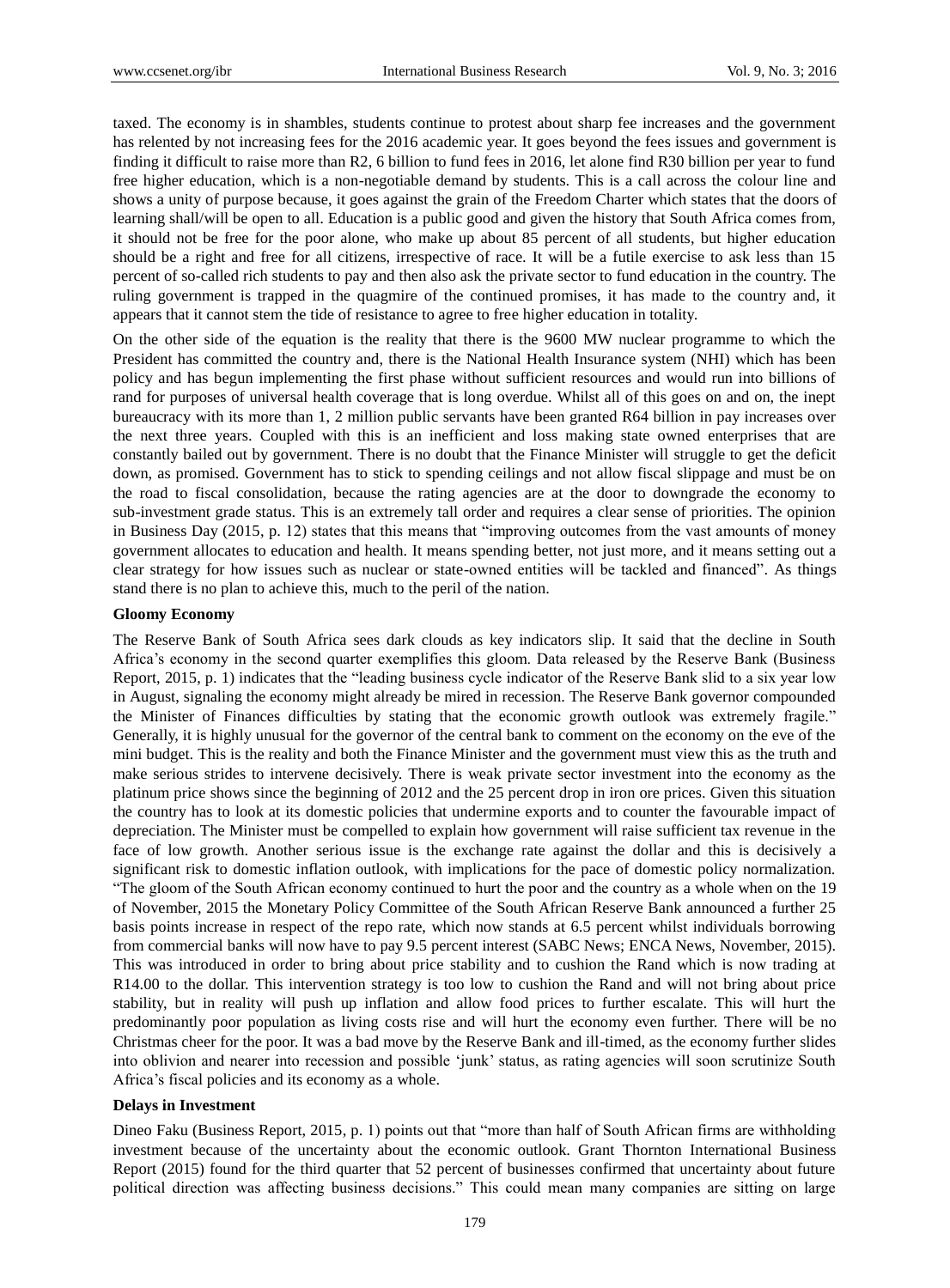amounts of cash, looking for more stable times. The political situation has to improve first before companies have the confidence to invest in the domestic economy. Business is investing less because government policies are contradictory and the uncertain macro-economic environment and the politics that encompass South Africa. On the other hand labour has been problematic for a long time and government has to intervene by making investor regulations friendlier. This is also exacerbated by poor government service delivery which impacts directly on private businesses. "The greatest concern for business owners is basic utility services (water and electricity supply) with 88 percent of businesses affected by this serious reality" (Faku and Khuzwayo, 2015, p. 1). The table/graph below show the net percentage of businesses expressing/expecting (next 12 months) in terms of optimism in economic outlook.



Figure 1. Optimism in economic outlook

Source: Grant Thornton IBR Q3 2015, Business Report.

#### **Cut the Fat Rather than Hike taxes**

Opposition parties have said that the Finance Minister should have committed to cutting the fat and it will be difficult to see how the minister will narrow the budget deficit, stabilize public debt and rebuild fiscal space. They further indicated that a medium term budget policy statement is not about balancing books but also lifting the economy out of the low growth, high unemployment spiral" (The Star, 2015, p. 6). The Democratic Alliance (DA) the largest opposition party stated that "selling off or leasing state assets to raise revenue, reducing the size of the cabinet and privatizing or part-privatizing "zombie state-owned enterprises" could help the government to increase its revenue" (The Star, 2015, p. 6) The Inkatha Freedom Party (IFP) and the African Christian Democratic Party (ACDP) hold the same views as the DA, but added that they do not support increased taxes. All opposition parties stated that the answer lies in economic growth premised on the speedy implementation of the National Development Plan (NDP) and addressing constraints to economic growth, such as the power crisis, labour unrest and infrastructure constraints and dealing with the real water crisis and drought, coupled with the failure of agriculture. The Economic Freedom Front had only one issue or comment and that was that the government must provide a comprehensive funding solution to the university fee crisis (The Star, 2015, p. 6).

#### **Funding Higher Education a Headache for Government**

The zero percent student fee hike announced by President Zuma is causing a headache about where the money will come from, with the trade union movement calling for a wealth tax while the government considers a surplus in the inefficient and bloated sector education and training authorities (SETAS). Universities according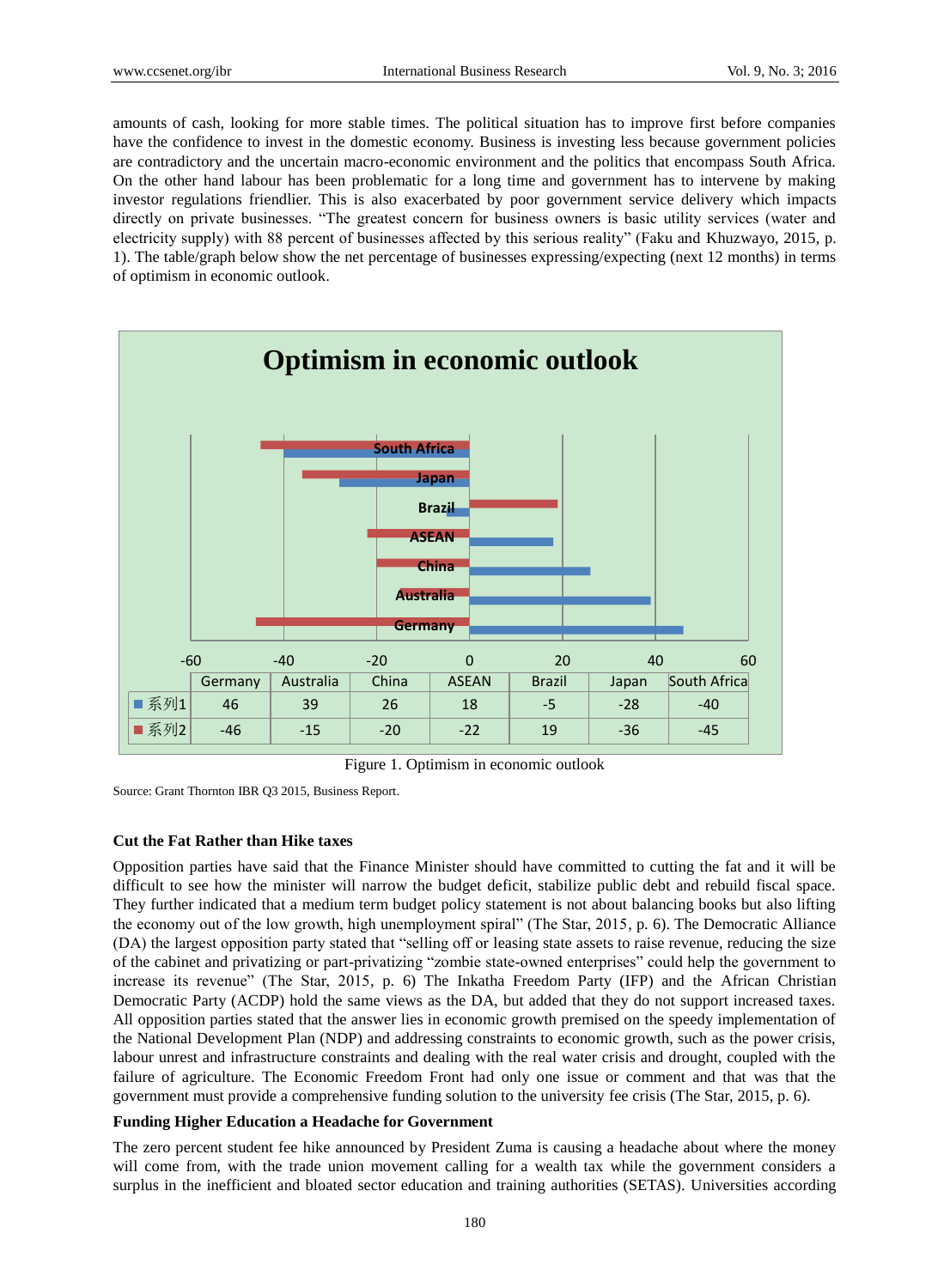to Craig Dodds and Don Makatile (2015, p. 6) state "that they are sitting with surpluses and cash reserves and some have invested elsewhere. These accounts must be audited in a transparent process and that such information must be placed in the public domain" Any interference on these surpluses will be unjustified because education is a public good and must be funded by government. On the other hand, is the reality that higher education could be lowered to the lowest common denominator and to the detriment of the country? On the other hand introducing a wealth tax is not the answer in an already highly taxed country with a very low tax base. The African National Congress (ANC) does not have the answers as to where the money will come from. The country sits on a time bomb and all and sundry have opinions that do not solve the problem at hand.

#### **Economic Dark Clouds Gather**

The outlook for South Africa's economy is becoming bleaker, with consumer confidence plunging to the lowest in more than 14 years and in reality it has reached a level of minus 15, which was the index's largest drop since 2008 at the height of the credit crisis." (Khuzwayo, 2015, p. 1). Domestic consumer expenditure is closely linked to the current account which has a shortfall of 4, 8 percent of gross domestic product. It is only the second time since the advent of democracy that the index has dropped below the minus 12 index points. Consumers are feeling pressure from all angles, due to substantial household debt burden that has built up during the past decade. The short term outlook of the South African economy is somber amid an environment of weak global demand and expected interest rate increases. The latest indicators show that the wheels are coming off the economy. According to Khuzwayo (2015, p. 1) "new vehicle car sales have fallen by 4. 8 percent year on year to 50 251 units according to the Department of Trade and Industry. Petrol prices have risen R3.46 since February, while food price inflation will soar because of the effects of the drought and the maize price hike. On the other hand according to the Reserve Bank, the ratio of household debt to disposable income increased to 78.4 percent in the first quarter from 78 percent, while the debt services ratio rose to 9.4 percent from 9.3 percent over the period."

Growth in real spending on durable goods decelerated from an annualized rate of 5.3 percent in the fourth quarter of last year to 1.1 percent in the first quarter of this year-the lowest rate of increase since the second quarter of 2009 (Khuzwayo, 2015, p. 1). It is therefore obvious and does not require Solomon's wisdom to state that the consumer rating of South Africa's economic prospects was currently at the lowest since the 1992/1993 recession. The issues of xenophobic violence in April of 2015, the increase and fluctuations of petrol prices, higher debt service costs and rising unemployment rates has eroded consumer confidence. In reality, consumer confidence levels had declined sharply across all the country's population and household income groups in the second quarter, but the fall was particularly large for low income households.

#### **South Africa Caught between the Yuan and a Hard Dollar**

South Africa is caught up in the crossfire of a weakening Yuan and a strong dollar. Tough conditions have befallen the Chinese economy and it has thus taken drastic measures by devaluating the Yuan. It devalued the Yuan by 1.9 percent and further devalued the currency by 1.6 percent and then to 1.1 percent. This resulted in markets responding negatively. The rationale on the part of China was that it indicated that it wanted to move toward a more market-determined exchange rate. Lisa Steyn (Mail & Guardian, 2015, p. 1) said that "the MSCI Emerging Markets Index plummeted to its lowest point in four years. Global stock indices declined. South Africa's Johannesburg Stock Exchange (JSE's) all share index closed at 3.16 percent lower and the Rand traded at R12. 87 a fourteen year low. South Africa like other emerging markets is at the cross roads of a weakening Yuan and a strong dollar. The latter is expected to strengthen further once interest rates rise in the United States. All of this has drastically affected emerging markets, including South Africa. It is obvious that this signals that things are worse in China than expected, or than what official numbers are saying. In this regard Lisa Steyn points out that "Floating exchange rates, however, have been the norm in many countries since the 1990's and a move in this direction was the right step for China. Its move to a consumer economy means it can no longer control demand and supply components as it had in an industrial economy. The devaluation shows a focus on trying to fix exports. It also boosts growth." Naturally, a weaker Yuan could make the United States Federal Reserve think seriously about raising interest rates because emerging markets have already lost investment opportunities, which has been placed back to the United States. In the face of continued devaluation of the Yuan the US will be the biggest loser because the dollar will continue to be relatively strong, hurting its exports.

According to Lisa Steyn (2015, p. 1) "What the Chinese currency weakness introduces now is more fears of deflation and the US will import more deflation. It is therefore not good news for them and perhaps the Federal Reserve will have to hold back on rate hikes and to wait and see how this plays out." The downside to all of this currency-wise, is for Asian countries competing with China, such as Korea, Taiwan and Vietnam. There is a slight risk according to Christensen (In Lisa Steyn, 2015, p. 1) for South Africa's exports to China, because it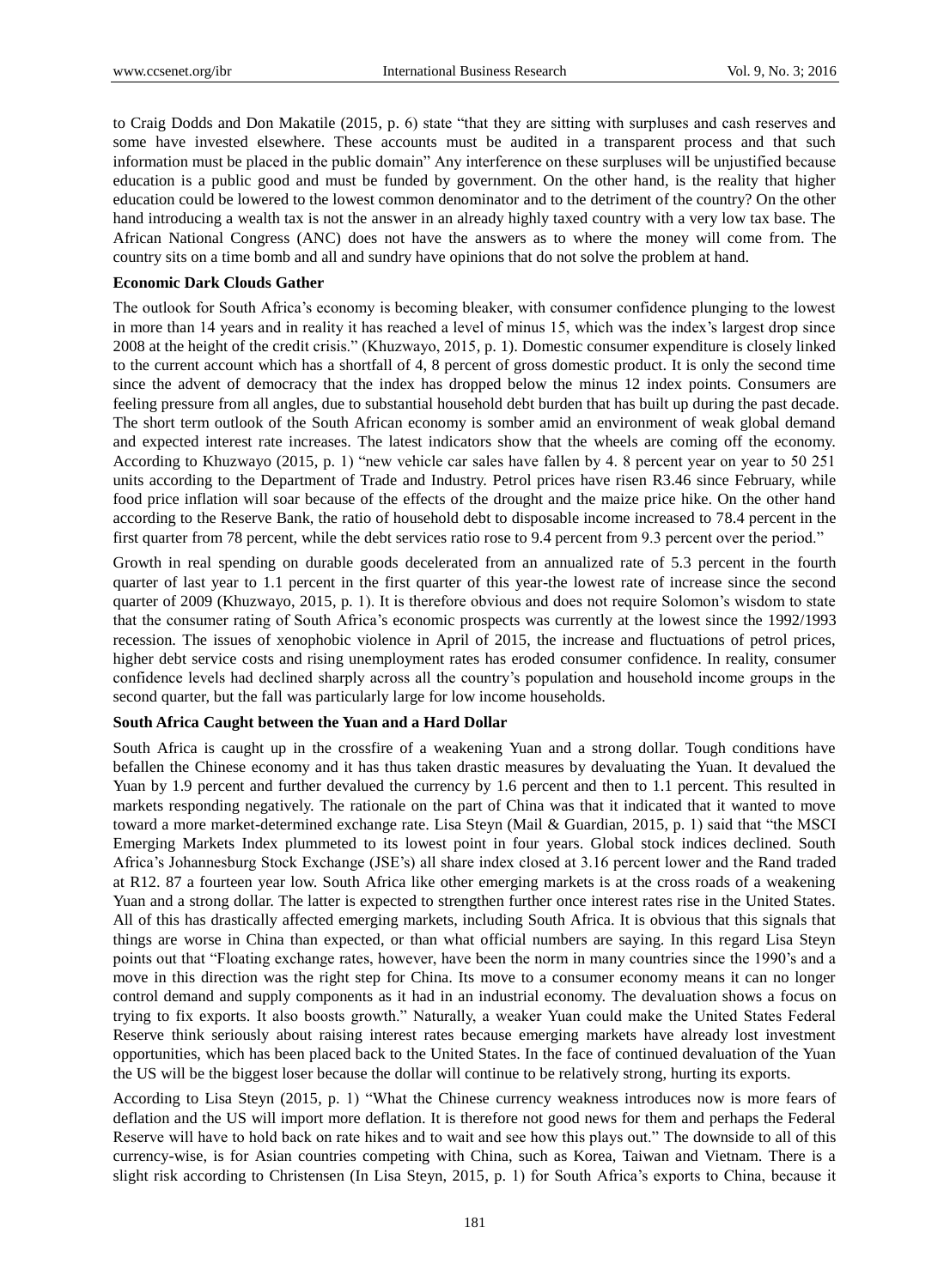could become less competitive, but China needs more monetary stimulus to recover. This would stabilize export prices and export growth." According to Nomura (In Lisa Steyn, 2015, p. 1) in terms of emerging markets the Rand remains the nexus of Fed, China terms of trade and China devaluation themes in our region." There is indeed further scope for Yuan weakness, which will bring about pressure on the rand-dollar rate exchange rates. This has already happened with the rand reaching R14. 62 to the dollar. In real terms R15.00 to the dollar, given bank charges?

The market shows that emerging markets performance is most disappointing and has not yielded the results expected in terms of growth and investment. These issues according to Lisa Steyn (2015, p. 1) "faced by emerging markets are more pronounced in countries with current account and fiscal account deficits, such as South Africa. South Africa's economic fundamentals have deteriorated. Stability will take a long time to come for South Africa. Other emerging economies, such as Russia and Brazil, with repo rates of 11 percent and 14.25 percent respectively, are struggling with structural problems and hike interest rates to curb currency weakness. Many of the retrenchments will be in the South African steel sector because mills cannot compete with cheap imports from China." In addition to all of this domestic issues have also hampered South Africa's economy and the situation is worsening. The South African Reserve Bank opted to increase the repo rate by 25 basis points to 6 percent and was based on upside risks to inflation and the vulnerability of the Rand. In so doing it spoke to the gloomy picture of growth, inflation and the sliding Rand. The tone and focus of the Reserve Bank makes it clear that, it wants to try and 'normalize' rates, but at a modest pace.

## **Fiscal Policy and Data Shows that South African Debt is growing at an Alarming Speed**

Given the growing need to monitor debt following the 2008 global financial crisis and the differences in government debt, the Bank of International Settlements (BIS) a reputable source of primary data, according to Lesiba Mothata (Business Day, 2015, p. 11) states that:

- $\triangleright$  "Governments worldwide adopted a Keynesian response to the global financial crisis through expansion of government expenditure, which has caused government debt levels to soar.
- $\triangleright$  Countries hardest hit in the developed world saw fiscal deficits increase and GDP stall. This led to prolonged expansion of government debt-to GDP ratios well above their historic means. On aggregate, for developed economies, debt to GDP ratios has increased from 50 percent of GDP to 90 percent.
- $\triangleright$  Despite a huge Keynesian response, aggregate demand globally remains subdued, with potential risks down the line emanating from these rapidly increasing debt balances.
- $\triangleright$  A similar picture was seen in the emerging world. For the Brics countries, on average, debt levels bottomed out at about 40 percent of GDP before escalating to 50 percent currently. Although widely accepted as a plausible framework for grouping these countries, differences remain and analysis of debt on an aggregated Brics basis (Brazil, Russia, India, China, South Africa) masks a lot of detail.
- $\triangleright$  The response to the crisis of the five Brics countries has differed. China with its very large savings pool and deep pockets of capital in foreign exchange reserves (\$3.8 trillion) and sovereign wealth funds (it has five worth \$1.7 trillion), has added moderately to its government debt balances. China has grown its government debt by only 4 percent of GDP since the Lehman Brothers' collapse.
- $\triangleright$  India which had a large debt stock heading into the crisis (73 percent of GDP), has been on a path to reduce its debt as it could have proved unsustainable-it has managed to reduce debt by 76 percent of GDP.
- $\triangleright$  Wounded by the traumatizing effect of the 1998 debt fault, Russia has maintained a prudent approach to its government debt. Since then it has reduced the level from more than 100 percent of GDP to the current 17 percent. This allowed the Kremlin to buy fiscal space and increase debt levels by 8 percent of GDP in response to the crisis. Debt levels however remain relatively low.
- Brazil, on the other hand, gradually increased debt by 4 percent of GDP, now at 67 percent from the already heady 63 percent before the crisis. Sustainability of debt has become the issue for Brazil, which has been sent into a deep recession and increasing fiscal deficits.
- Accounting differences aside, the pace of South Africa's debt accumulation is most uncomfortable. Following a sharp decline in debt levels from 1994, when government debt bottomed at about 30 percent of GDP, the current climb is soaring and most concerning."

Governments have to reduce debt by earning higher national income (faster growth) or stop spending but in the case of South Africa, government has a vulgar propensity to spend lavishly on issues not required by the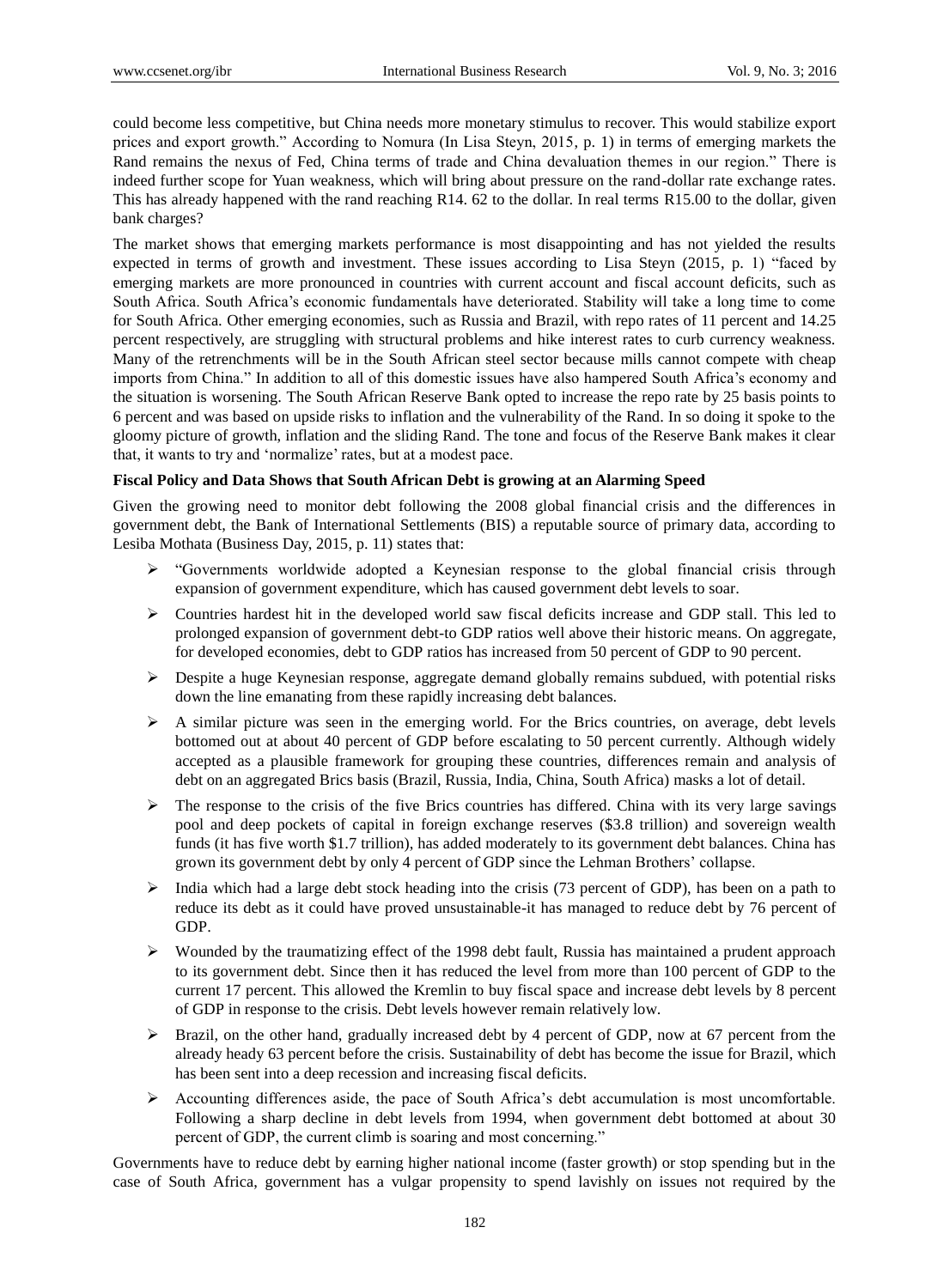economy. The difficult issue with debt is that if South Africa does not have the money (greater GDP and tax revenue) it is almost impossible to pay it down without a long and arduous effort to stop spending and live within one's means. "Observation and data reveals that South Africa has become the most aggressive debt accumulator in the emerging world by a significant margin" (Mothata, 2015, p. 11). The best way to reduce debt is to bolster economic growth so that borrowings can be paid down, as was the case during the period after democracy, post 1994. Admittedly, local and global conditions were materially different at that time, but the test is in how growth is going to be put back at the centre of current policy construction. At this time and under the current government leadership South Africa does not have the answers to these vexing and troublesome policy issues in respect of sustained and permanent policy construction in terms of fiscal and economic intervention strategies. Corruption, patronage, a bloated and inefficient bureaucracy and public service together with a myriad of issues including poor leadership deepens the crisis of reconstruction and puts paid to development and does not allow for dealing decisively with poverty, unemployment and inequality.

#### **Finance Minister Delivers Budget under Siege**

As higher education campuses erupted in South Africa and a recession looms Lisa Steyn (2015, p. 1) states that experts say the Minister is offering nothing new because there is money and everyone knows it but, it is just being squandered. This causes a discontent between state and society because it is painfully apparent that the Finance Minister delivered a speech that will go down as one of the most irrelevant in history considering high inflation, unemployment and overt corruption that now manifests the state under the present government." Although the carefully crafted policy statement seemed preoccupied with allaying the fears of rating agencies and investors, it did not address the fundamental issues that confront South African society. Growth is low and it is not going to be better any time soon. In reality the ANC remains a populist party and has not made a switch to democratic politics in the true sense, as its power base is slowly being eroded given the discontent being displayed by the ordinary majority Black population and therefore, its aims is to hang onto power through its long past revolutionary credentials. People and especially the youth are not buying into this strategy. Those leading the many uprisings and insurrections within the country are led by the middle class and there are aspirants, desperate to harvest the fruits of liberation or transformation after 21 years of democracy and, the empty promises made by the ANC as the vanguard of the revolution which was achieved in 1994. In spite of fiscal constraints there is a realization by the masses that corruption and wastage are at the core of their frustrations and legitimate demands.

The quality of spending and not just quantity came into focus in the Minister's statement reports Lisa Steyn (2015, p. 1) "with the government intensifying its efforts to improve value received for money spent. This is because the money is not reaching the intended beneficiaries and recipients because of the massive leakage and mismanagement of funds. In other words the continuous budgets presented by three Finance Ministers since democracy in 1994, show that these budgets have not been reflective of the demands of society as a whole and the budgets presented over the last three years have been the same. This is despite the fact that the underlying causes of service delivery protests have worsened since 2012. It is not responsive to the plight of the people at all and there is no real movement to address very serious social issues." The policy statement notes that the government's ambitious policy agenda will require increasing the debt to-GDP ratio over the medium term instead of reducing it as was promised. This will require additional taxes but South Africa cannot afford such an intervention strategy perpetuated year after year by an inept and corrupt government which continues to damage the economy and the lives of poor people and the country as a whole.

What is required by the government in general and not only a 'lame duck' Finance Minister is brave thinking in order to free and save South Africa from debt and joblessness. Can the government give hope to 5.4 million people and especially the youth of South Africa who do not have jobs? It cannot currently because it has no plan, no strategy and no political will to bite the bullet and added to this is the reality that the economic outlook is grim. It cannot be business as usual as the narrative in this paper has consistently pointed out. In 1988 Western Europe alienated many young people and turned them into militant groups that engaged in a series of bombings, assassinations, kidnappings, bank robberies and shoot-outs with the police over three decades points out Sechaba ka' Nkosi (2015, p. 4). This has already began in South Africa because of the desperation of the poor, the unemployed, the youth who constantly battle the police in a country riddled already with very high crime rates. It must be remembered that a revolutionary wave not too long ago in the form of demonstrations and protest against the widening gap in income levels started independently in Tunisia and quickly spread to Egypt. For South Africa the lessons should be quite palpable. We saw the unity of students in the most recent #FeesMustFall Campaign within South African universities. It was a campaign that cut across racial lines independently which the government attempted to infiltrate and dilute, but the writing is on the wall. South Africa will not be the same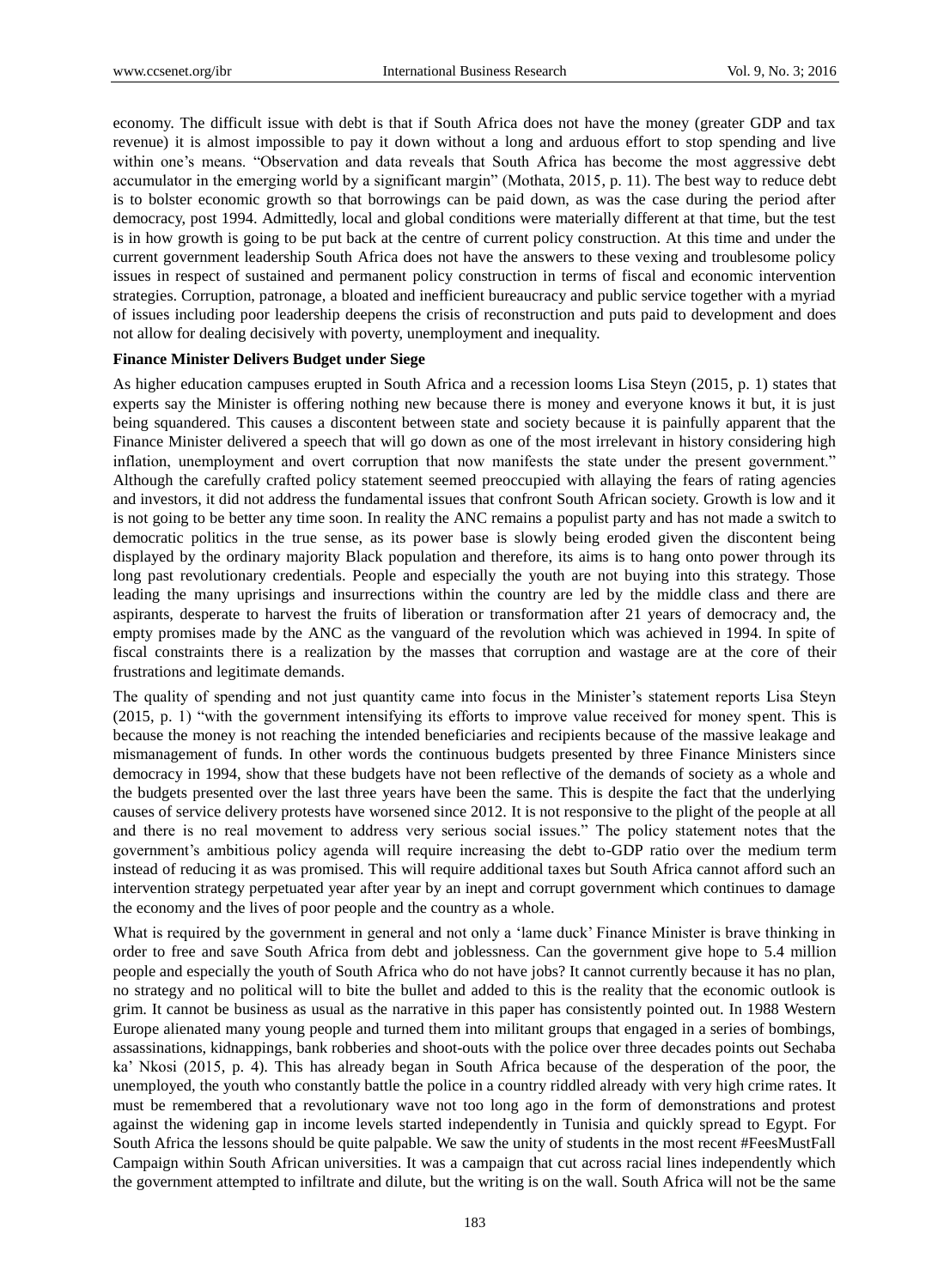and the government lost ground and will increasingly lose ground in terms of its standing and appeal to citizens, especially the youth and it cannot therefore live on its past revolutionary history to govern without accountability. It would be foolish for the government and its ruling elite to dismiss this growing sentiment against inequality as something that would come to pass. Ka Nkosi (2015, p. 4) further points out that "the government will have to change gears and focus on introducing policies that will truly stimulate economic growth and give hope to the majority or face their wrath." This will shape the post 1994 South Africa and business will do well to side with the students and the youth in order to really create a democratic order. All of this government has to understand, could very easily lead to a South African Spring and throw the already fragile economy into an abyss of no return and threaten its very survival.

#### **Government Dipping into Savings**

There can be no doubt that the wage bill has indirectly been a contributor to South Africa's sluggish performance as reserve funds are diverted to bureaucrat's salaries. This has forced the Treasury to look at this overshot in the public sector wage bill over the next three years and, therefore, dig deep into the contingency reserves intended to shield the economy from unexpected shocks, wiping out the R 5 billion allocated for fiscal years 2015/2016 and another R48 billion for fiscal years 2016/2017 and 2017/2018. This means in no uncertain terms that there are very serious structural problems in the country which will stymie growth and hinder recovery. It is becoming totally ludicrous in a developing economy that is confronted with serious problems and challenges that government will want to placate an inefficient and unproductive public service rather than throwing the gauntlet down, with the message that either public servants ship in or ship out of the system, trim the bloated public service and the cabinet, freeze salary hikes, in order to drive efficient service delivery. This is not being done by government in view of the 2016 local government elections because of the threat that the ruling party could lose the elections and, is a ploy to desperately hold on to power. The researchers have no intention to further discuss this vexing issue in the narrative, save to say that this is a move in the wrong direction and, can have devastating effects on the economy of South Africa. All of this is reflected in the table 1 below, which clearly indicates that the wage bill has indirectly limited the rate at which the economy can grow and is a clear indication that the wage bill has indirectly and indeed directly been a significant contributor to the economy's sluggish performance.



Figure 2. South African government's wage bill and additional state salary costs

Source: Mail and Guardian, October 2015, Adjusted estimates by national expenditure, South Africa "Headed for Tax Revolt".

South Africa faces a 'tax revolt' if the government does not address corruption and spend taxpayers money more wisely, Judge Dennis Davis said at the fourth annual International Economic Law update (The Times, 2015, p. 1). Davis heads the Davis Tax Committee, which has been appointed to re-examine the country's tax system. He said "money spent on excessive wage increases to public servants, bailing out South African Airways (SAA) and the construction of two new universities could have been used better elsewhere. The greater the level of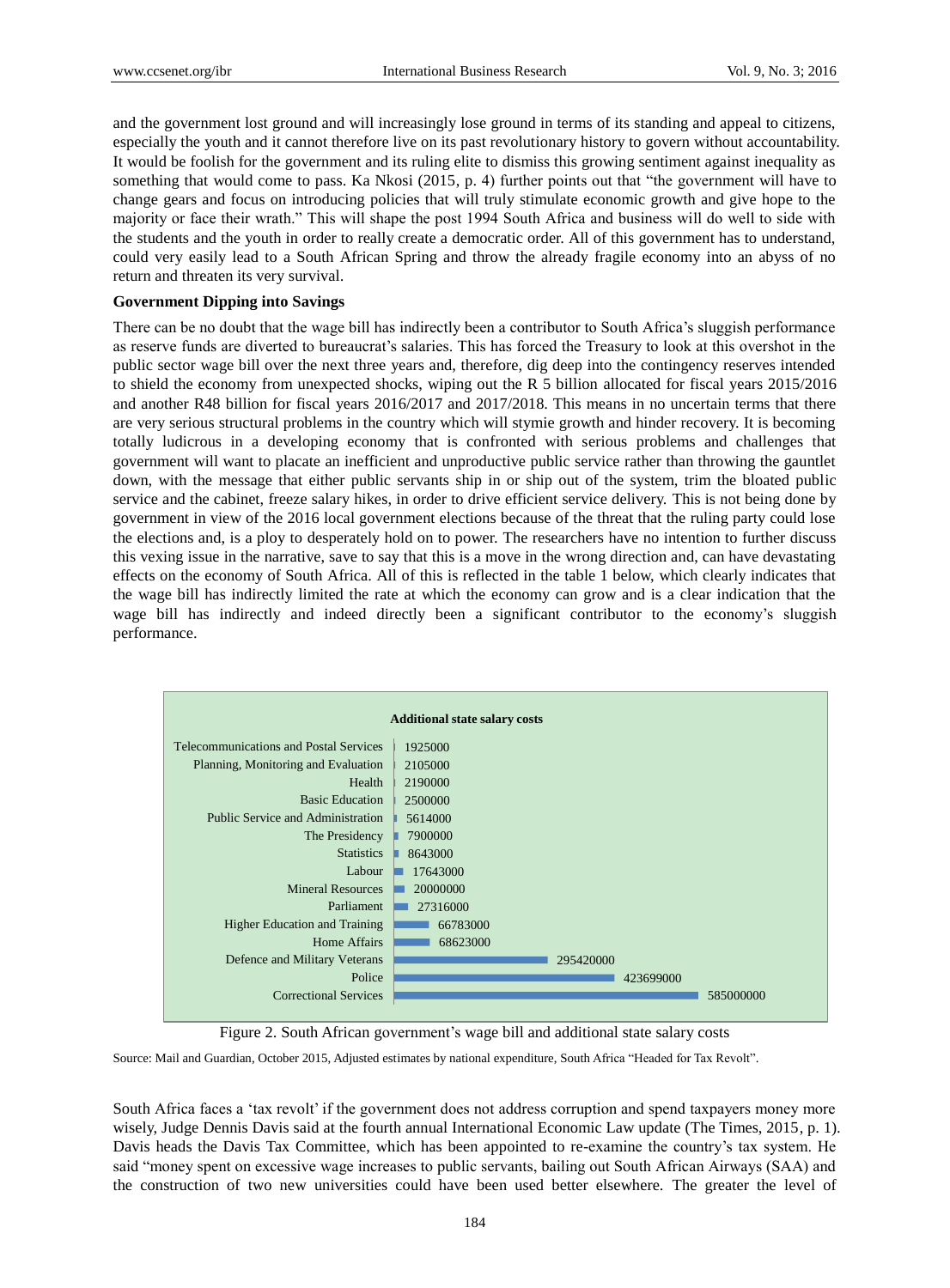corruption, the less we will have tax integrity and the greater the possibility of a tax revolt" (The Times, 2015, p. 1). It is obvious that the government of South Africa is spending more than it is receiving in tax revenue, which has caused a large budget deficit, forcing it to raise personal income taxes in the current fiscal year. This is indeed serious, particularly if it is being raised by Jude Davis of the Davis Tax Committee set up by government. However, the government is not listening and South Africa is slipping more and more into a complete fiscal and economic crisis.

## **Fitch Ratings Takes Dim View of Mini Budget**

Wiseman Khuzwayo (2015, p. 1) says that given the scenarios that emerged from the Minister's mid-term policy statement on fiscal and economic reform for South Africa, Fitch expressed a dim view because, it is a statement that reflected a marked downward revision in economic growth prospects with a knock-on adverse impact on projections for the budget deficit and government debt to gross domestic product (GDP) ratio in the medium term , which the government did not seek to offset with fiscal policy tightening." The agency said (In Khuzwayo, 2015) that "South Africa's growth and the outlook for the public finances would form an important part of its next review of the country's sovereign ratings." It added that the combination of large budget deficits and lower nominal GDP would keep public debt rising. This points to the reality according to the researchers that with a slowdown of revenue collection to an estimated R35 billion over the next three years, the budget deficit will widen from the earlier forecasts, reaching 3.3 percent in the year through March 2017 and 3.2 percent in the following year. Because of poor government policy to intervene decisively, South Africa finds itself, with an economy trapped in a low growth environment, providing little hope of a significant improvement in the fiscal and debt ratios.

## **Why Poverty Hurts South Africa More than Brazil**

Calculations by various sources (Editor, Independent, 2015, p. 8) show that "in terms of purchasing power and nominal exchange rates inflation in Brazil has in fact eroded the real value of its minimum wage. The real value in South Africa of the Brazilian minimum wage remains below R2400 a month." By the same token it must be understood that the Brazilian tax and expenditure data include social insurance contributions and expenditures whereas equivalent spending on pension funds in South Africa is excluded. More importantly, much public expenditure in Brazil comprises tax funded subsidies to the pensions of retired civil servants who have a powerful trade union but rank among the rich, not the poor, unlike South Africa. What is learnt from this Brazilian experience in simple terms is the fact that, high levels of public expenditure do not necessarily indicate pro-poor spending. Social assistance and the minimum wage both contributed to a decline in poverty in Brazil, along with strong employment growth. The key differences between Brazil and South Africa are not welfare provision or the minimum wage, but the employment rate which the South African government has failed to action and understand. On the other side of the coin is the reality that poverty is much higher in South Africa because of poor intervention by government to deal with creating permanent quality employment and reducing this inequality. This has to be acknowledged by policy makers and the government of the day in South Africa, and these are some of the reasons why poverty hurts South Africa more than Brazil, which is a Brics partner. There are strong and important lessons to be learnt from the Brazilian experience of development.

#### **President Zuma Says It's Serious**

The inability to create jobs and grow the economy can't be blamed on the African National Congress (ANC), president claims according to Bloomberg and Mabuza (2015, p. 1). The president has broken his protracted silence in an attempt to afford some leadership in a country that is reeling and bleeding at almost all fronts. He however, admitted that South Africa has had a serious struggle on its hands in trying to reduce unemployment and boost economic growth. Statistics South Africa released worrying unemployment figures-25.5 percent of the population was jobless in the fourth quarter of the year up from 25 percent in the second. The economy is struggling to create jobs, putting the government's budget under severe strain he admitted. He further said that this cannot be solved overnight. However, the president does not acknowledge that his party the ANC has been governing for over two decades and in reality is slowly destroying the country without a plausible implementation plan to deal with dysfunctionality at almost all levels of government and the public service that, is saddled with very serious structural and policy inconsistences, coupled with endemic corruption on a very wide scale. He denied that student protests in the higher education sector was a sign of discontent with the ANC but were a part of demands to gain equal access to the economy that was still dominated by Whites. This is a constant excuse on the part of the ruling elite to play the blame game in the form of racist attacks on Whites after more than two decades of freedom and liberation and, being in government and not acknowledging that South Africa is straddled and choked by poor government policies, even poor governance regimens and a total lack of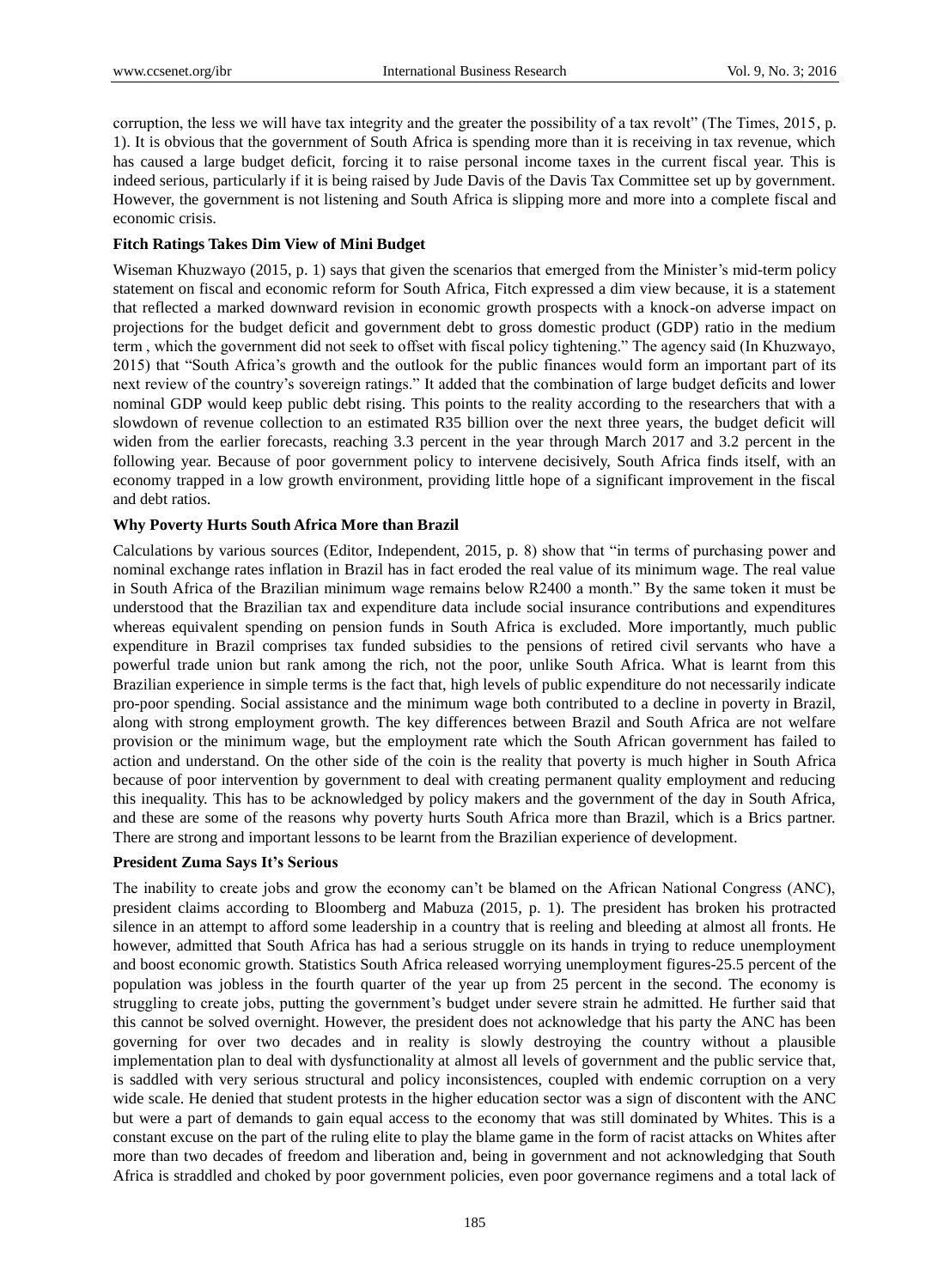accountability which sees the country immersed in fiscal and economic inefficiencies and heading towards the doldrums of economic bankruptcy.

Julius Malema according to Bloomberg and Mabuza (2015, p. 2) "accused the ANC of being in bed with White monopoly capitalism and not caring about Black people 21 years after democracy." Zuma said that South Africa is a destination for investment. The president failed to explain how the environment for investment will be created. There is no doubt according to the researchers that the challenges and structural problems together with the vacuum of political leadership in South Africa, is an indication that the country requires new leadership, the time has come for a new breed of leaders beyond their struggle credentials and to this end the environment within the ANC and the South African political landscape not only requires but demands a change in leadership.

#### **Accountability Required in South African Politics**

The continuing service delivery protests, the problems within government structures, the poor performance of government state owned enterprises, the burgeoning discontent of the masses, the uneasiness of the youth, the dysfunctionality of the education and public healthcare systems and the systemic and structural problems because of the inconsistency of government policy, the fragile and broken economy, the fiscal crisis and other pressing issues indicate in no uncertain terms that, South Africa is in a state of paralysis and, all of this requires accountability in terms of the Constitution and the rule of law. "All of these are a microcosm of the larger society, with the same fears, hopes, debts, responsibilities and anger that the rest of South Africa's population has. The issues underpinning the protests are real, even if some of the agitators might correctly be accused of opportunism, and must be addressed" (Mercury, 2015, p. 9). If South Africans of all races agree that there is the next generation of leaders, then we should treat them as such, both in terms of open and frank negotiations, but also in making them accountable for their actions when they break the law and behave in an antisocial manner. The time has come for a change of the ANC political guard for the sake of creating a social contract with all political parties to make South Africa a proud and winning nation and to take the country out of the fiscal and economic quagmire and to deal decisively with poverty, unemployment and inequality.

#### **Kasrils: Zuma Government 'Arrogant, Dictatorial'**

Former intelligence minister Ronnie Kasrils accusing the president's supporters of using state entites such as the South African Revenue Services to conduct personal vendettas against people and former comrades. He said abuse of power, dodgy appointments and demotions, internal power struggles, graft, cronyism and corruption, a lack of accountability and arrogant, dictatorial behaviour, had become hallmarks of the ANC government since Zuma became party president in 2007" (Hofstatter & wa Afrika, 2015, p. 5). Once issues of this nature continue to undermine democratic principles, the country is confronted with a very serious problem. This is not the only spat that former comrades and some citizens at large have accused the present government of master minding. Not too long ago there was a vociferous attack on the Judiciary of the Republic by the ANC Secretary General undermining its independence and accusing the judiciary of giving rulings against the government. There is no truth whatsoever with regards these accusations against the judiciary because, it had given a ruling that the International Criminal Court (ICC) had issued a warrant for the arrest of President Omar al Bashir of Sudan for genocide in Darfur, but the South African government clandestinely gave him a safe passage, (whilst attending a conference of the AU) out of South Africa with the aid of the President and other Cabinet Ministers, in spite of South Africa being a signatory of the Rome Statutes. So much for South African democracy under the current leadership and government. There are a host of other issues that compromise South African democracy and the interference with the South African judiciary is a signal that democracy is being eroded, with a view of constantly prejudicing the country in the eyes of the world and engineering a way of strengthening the ANC led government to hang on to power. All of this has a negative impact on the country globally and drives investors and business away from South Africa and, which contributes significantly to the already precarious economic climate and the fiscal crisis being experienced in South Africa.

#### **Rising Joblessness a Ticking Time Bomb**

The Editorial of The Times Newspaper October, 28 (2015) states that there is no winner when 5.4 million people are unemployed and the editorial goes on to expand on this issue which is summarized hereunder by the researchers as follows:

South Africa should be afraid, very afraid because the numbers released by Statistics South Africa in respect to unemployment are frightening. Unemployment rose to a staggering 25.5 percent according to this official government agency, but according to political and economic analysts the unemployment figures in South Africa has consistently showed that unemployment is in the region of anything from 40 to 45 percent. The picture on the ground offers little hope as more and more people take to the streets demanding a better tomorrow from the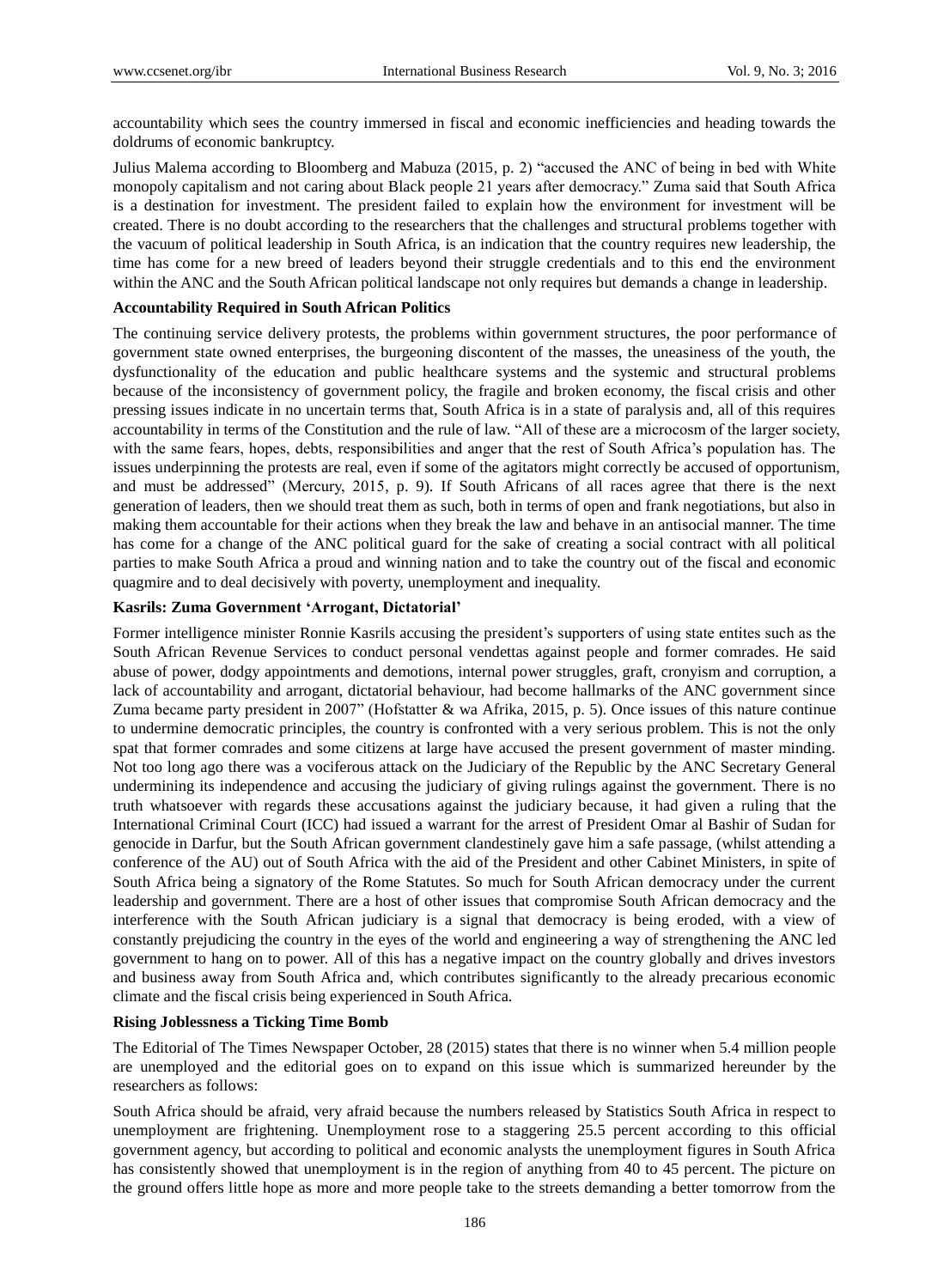government. Students have set the tone by forcing the government to freeze university fees for the coming academic year. The time has come for the ANC-led government, and the opposition led parties and the private sector, to discuss how South Africa can get out of this very serious quagmire. Even more shocking is that the number of discouraged work seekers keeps growing. The country has to stop politicking and find answers to our problems. There is nothing wrong in President Zuma and captains of industry and other organizations sitting down and talking about how to deal with the university crisis, the unemployment crisis, the fiscal and economic problems and other issues, in order to find intervention strategies. But there is everything wrong with our politicians continuing to try to score cheap political points at the expense of South African people.

There are some or rather many who say that our economic fate is sealed and is dictated by outside forces. They say that a change in government is the solution to South Africa's problems. South Africans and South Africa as a people and nation must take cognizance of the situation within the country and hold the government to accountability. South Africa's survival is linked to the economy and as to how we create a better tomorrow. It must be remembered by citizens that the unemployment figures released has faces. They represent hopes and dreams held hostage by an economy that is on its knees. It's time that all South Africans wake up.

#### **Growth Plan must Become a Truly National Project**

In similar vein, The Times of October 29 (2015), in its editorial states that, the South African growth plan must be implemented with urgency through the defined National Development Plan (NDP) as South Africa continues to drift off course, propelled by the twin blows of the global recession and policy uncertainty." The time is opportune for a dialogue and the case of a dialogue with all stakeholders has never been more compelling. The dialogue becomes important for purposes of developing and inclusive prograame to deal with the issues identified in this narrative and to action the NDP which is sitting on government desks gathering dust. Rattled business persons are disinvesting, diversifying abroad or holding on to piles of cash. The pointless squabbles that has made the South African Parliament look like a "circus" fuelled by indiscipline and an ANC speaker that toes the ANC party line and compromises free debate, also does not offer much hope of finding a sustainable solution; neither does a cabinet beset by deep ideological divisions that mirror those in the ANC-led tripartite alliance.

South Africa already has a blueprint for growth in the National Development Plan (NDP), which the ANC has accepted despite fierce criticisms of some of its neo-liberal provisions by the party's alliance partners (SACP, Cosatu (the Federation of Labour Unions) and other formations. The plan was developed by former Finance Minister Trevor Manuel and current Deputy President Cyril Ramaphosa who were the architects of the NDP. Lacking is clear direction on how to implement the growth plan, a workable timetable with specific targets, and broad societal commitment to its aims and objectives. It becomes a non-starter if government continues to appease the labour Unions or is afraid of antagonizing them as the plan is almost four years in the making, time is slipping bye and the economic and fiscal crisis, including cheap and unreasoned politics exacerbates its implementation. The NDP has to be fast tracked and there has to be a frank and open dialogue with all stakeholders. This would allow for reigniting the ailing economy and creating the millions of jobs that are so desperately needed. The development plan will have to evolve from being a government programme and become a national project.

#### **South Africa Is Losing Its Way**

Vusi Gumede (2015, p. 19) states that "Policy paralysis and compromises mean inclusive development continues to elude the country. By implication South Africa must and should take full charge of its destiny. The key role player is therefore government in this regard. However, for South Africa the opposite seems to hold. Instead of taking full charge and therefore a fundamental question arises-Why has inclusive development been elusive since 1994"? Development, simply put involves socioeconomic progress or the improvement in people's wellbeing. Countries go through different stages of development. It is generally understood that development must involve people that need it; people must have choice for their livelihoods, as Amartya Sen put it. Gumede (2015, and Karodia, 2014) state that, similar to Sen's "development as freedom" notion, Frantz Fanon conceptualized development as associated with socioeconomic freedom and Fanon goes a step further-he also approaches development from a pshchosocial perspective, which would view the political independence South Africa is said to have attained in 1994 as a facade because the land, for instance, is still in the hands of a few including the new elite, hence the inevitability of elusive development." For South Africa, the debate about development also has to deal with social and economic inclusion. Viewed from this perspective, inclusive development has been shallow in post-apartheid South Africa.

South Africa's economic performance has been pedestrian relative to many comparable countries such as Brazil, India, Malaysia and Botswana, and the local economy has performed below its potential (Gumede. 2015, p. 19).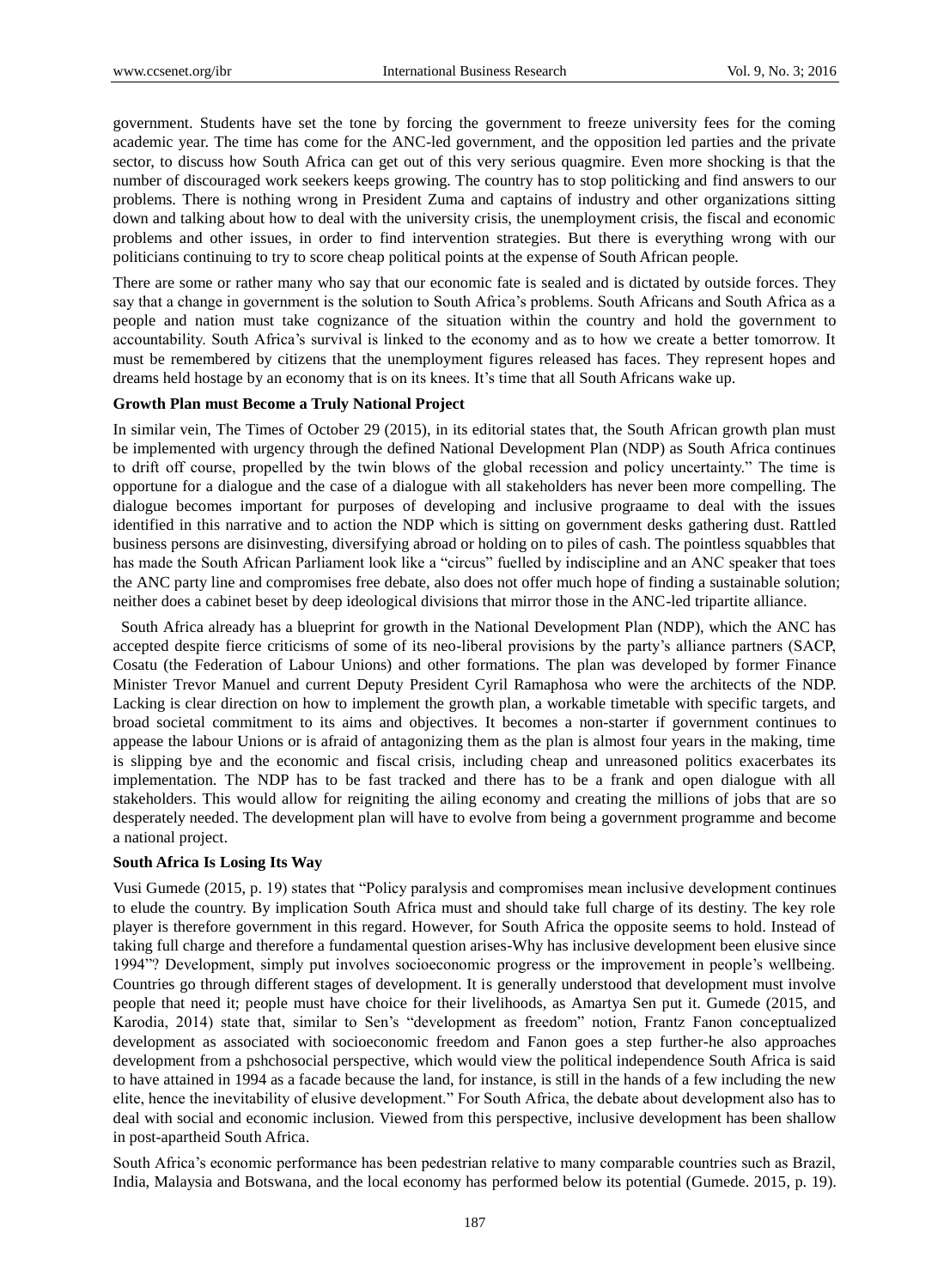The challenge of achieving inclusive development has been exacerbated by factors such as unstable regulatory regime, labour demands, deindustrialization and capital flight, among other obvious issues already discussed in the narrative. A stable regulatory regime is a sine qua non for securing the confidence of local and foreign investors. Given the unpredictability in South Africa over the past few years, long term planning and business projection suffer. This has very serious implications for macroeconomic stability. The increased protests and strikes that have befallen the country affect productivity and hamper development and does the economy a disservice. All of this given the scarcity of money available, the state cannot implement redistributive policies. "Governments failure to regulate movement of capital has major implications for achieving inclusive development. Liberalization of the capital account and its effect on the balance of payments also predisposes multinational companies to take out money as they please, money that should be used to facilitate an inclusive economy. Government has failed miserably to curb these much needed outflows of capital". To achieve inclusive development, it will be necessary for government to pay necessary attention to these variables, including the need for a robust and inclusive industrialization programme.

Another way of looking at post-apartheid South Africa's development experience is to compare the country's level of human development with that of other countries. Again South Africa performs very badly. The level of human development has not significantly improved since 2000. The Department of Health (2014) states "that the various components of human development in respect to education, healthcare and standard of living, life expectancy declined between 1990 and 2005 whereas gross national income per capita has not changed much since 2010." "Many perspectives of the national liberation movement inform post-apartheid policies in South Africa. These include the 1943 Bill of Rights in the Africans' Claims; the 1955 Freedom Charter; the 1962 Road to South African Freedom, the 1992 Ready to Govern discussion document; the 1994 Reconstruction and Development programme, the 1988 State Property and Social Transformation discussion paper; and the 1996 Constitution of the Republic. Ready to govern is perhaps the most important. If South Africa had stuck to its analysis, it would now probably have better social and economic outcomes" (Gumede, 2015).

The clarity of thought encapsulated in Ready to Govern implies that the society envisaged by the liberation movement led by the ANC, could have been accomplished by now, or to a large extent, if its principles and policy propositions had been followed. On the other hand the Freedom Charter seems to downplay the negative impact of colonialism and imperialism, by giving precedence to non -racialism. This has hindered development and has reinforced the White minority. Many compromises were made that have and do not allow South African society to move forward faster. Gumede (2015) rightfully points out that "a new vision for South Africa's political economy is overdue. The historical experience of apartheid-colonialism and its ramifications should be informing policies that post-apartheid South Africa pursues, so that, it can ultimately become the "nation' that so many sacrificed their lives for. As things stand there is an illogical unsustainable compromise-a compromise between African majority rule and the White minority who hold greater economic power. The ruling party has lost its way given its rich revolutionary credentials and it has compromised the majority Black population, if not all South Africans, including the rising middle-class."

Given the socioeconomic exclusion characterizing post-apartheid South Africa and the high levels of racial inequality, inclusive development continues to elude the country. In short inclusive development has been halted largely by the ruling party's policy paralysis imperatives post 1994. Without decolonization in land reparations, a stop to corruption, crony capitalism, patronage and all that goes with poor governance and the mismanagement of the economy and the fiscal crisis, South Africa is on the road of destruction under the current ANC leadership within government. In actual reality and in fact, development has actually not even started in South Africa.

## **South Africa's Economy Downgraded by the Rating Agencies to Nearly "Junk" Status: Cry the Beloved Country**

The narrative outlined a rather gloomy picture of the South African economy and, it appears that, the chickens have come home to roost to hurt South Africa because on the 28 of November, 2015 the rating agencies Fitch and Standard and Poor downgraded the South African economy by one notch to nearly "junk" status. It would now appear that the country requires divine intervention to take it out of the doldrums as the economic situation worsens under very poor political leadership and mismanagement of the economy. The rating agencies Fitch and Standard and Poor warn South Africa of the perils of low growth, because the ratings agencies' views matter to the lenders and institutional investors that South Africa relies on for funding. South Africa, according to Standard and Poor cites lack of economic reform in respect to South Africa's invidious economic position. The one notch downgrade of South Africa's credit ratings had been widely expected. However, the rating change by its larger rival Standard and Poor's (S and P) which put South Africa on negative watch, came as a surprise to some in the market, and this is a nasty blow for the economy of South Africa. Cry the beloved country for corruption,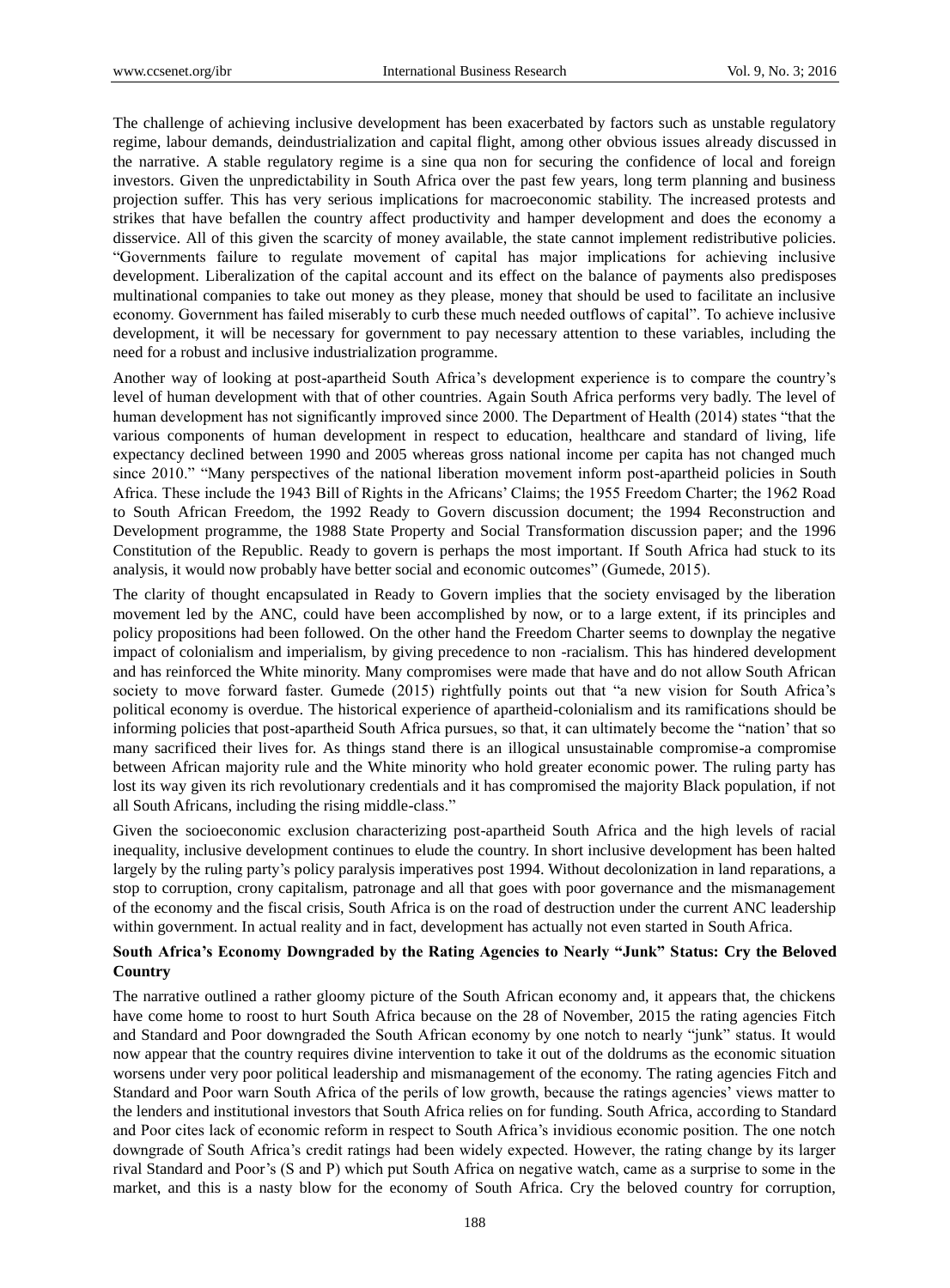government inefficiency, and mismanagement of the economy; its inability to create quality employment which is shown by escalating unemployment anything to the tune of 25 to 42 percent, rising inequality and increasing poverty, exacerbated even further by load shedding, the water crisis that requires over R800 billion over ten years to repair, the crisis in higher education, increasing political patronage, cronyism and increased level of service delivery protests. The move could see S and P downgrade South Africa's rating to sub-investment grade-"junk" status, within the next 18 to 24 months. That will have severe implications for capital flows, the Rand and for the countries banks and corporate borrowers. "The South African political leadership has to now make some tough choices or wither the beautiful country under the watch of the African National Congress led government. Given how fragile South Africa's position now is, their analysis needs to be closely scrutinized, and the government needs to get the message that the country is on the edge of an economic crisis, unless quick action is taken" (Business Day Editorial, 2015, p. 10).

The issue that looms largest in both ratings is the issue and question of growth. In reality South Africa is in a state of recession. This is denied by the government. The growth position is very low and this topped the agenda of the ratings agencies in terms of their negative rating actions. They are concerned about the weak levels of business confidence and private sector investment. It needs to boost business. It appears that government according to the rating agencies is not serious in this regard. The rating agencies said that "Government policies such as visa regulations and delays to the mineral resources law and prospective plans for land reform and a national minimum wage are not always conducive to economic growth" (Business Day Editorial, 2015, p. 10). The National Development Plan is a non-starter in terms of implementing and actioning it. There are significant risks to the numbers provided by the Minister of Finance and he remains a "lame duck" minister because his cabinet colleagues are not listening, with government's propensity to spend without accountability. Standard and Poor outlined serious concern in respect of the financial status of State-owned enterprises, which shows that they have become a large drain on the fiscus, undermining any flexibility that the finance minister has, in this regard. Government has not tightened fiscal policy in response to weaker revenues. This is a clear indication that, if government does not intervene swiftly, the new Finance Minister will have no room to maneuver, when he presents his national budget in February of 2016.

There is also a range of added negatives including the delays to bringing new electricity capacity on line for the country. This is also due to South Africa's large current account deficit and its vulnerability to difficulties in funding this, coupled with serious labour strife. Many dismiss rating agencies as irrelevant but their views matter to lenders and institutional investors that South Africa relies on for funding. As long as South Africa continues to run high fiscal and current account deficits, it will need international funding in sizeable quantities, and it will therefore need to take ratings seriously, if it wants to raise that funding at affordable rates. Fitch and Standard and Poor's actions should serve as a sharp reminder that the economic mediocrity that South Africa has been sliding into is not just disappointing, but most dangerous. "Junk" status is only a year away because the rating agencies decision means there is at least a one-in-three chance that South Africa will end up with a speculative credit rating within the next year or two, which will raise the government's cost of borrowing, dampen foreign investor appetite for domestic shares and bonds, and deliver a severe blow to the weakening Rand" (Isa, 2015, p. 1).The debt outlook hits currency in South Africa and, in this regard the Business Report, Wiseman Khuzwayo, Bloomberg and Reuters (2015, p. 1) states that after the ratings agencies announced the downgrade "The Rand fell to a record low against the US dollar trading at R14. 66 or R15 after bank charges and nearly R22 to the British Pound. It stands today at R15.66 to the US Dollar and R23.16 to the British Pound. Bonds tumbled sending yields to their highest levels since February, 2014. The downgrade means that South Africa has been reduced to BBB-(Minus) from BBB. South Africa's net gold and foreign exchange reserves were lower at \$40.471 billion in November from \$41.308 billion in October." This is a clear indication that the sub-investment grade theme was always about institutional quality and political will to reform. In other words structural reform are not occurring to boost the economy and business confidence. In spite of the criticisms advanced against Rating Agencies Khuzwayo, Bloomberg and Reuters (2015, p. 1) point out that "the global economy has moved on, and although its recovery has become patchy and uneven, credit rating agencies today provide some of the most objective risk assessments of countries and, it is in the interests of South Africa to seriously take heed of this."

Given the political shenanigans within the body politic of South Africa, the country's ratings are likely to remain under downward pressure. It is obvious that South Africa has been hit by a barrage of negative economic data with manufacturing activity plunging to a "six year low last month, falling 2.1 percent year on year" (Isa, 2015, p. 1). The authors do not believe that the shock will hit home and that the government will take this outlook change in the serious light in which it should be taken-this is an economy in trouble. The 2016 local government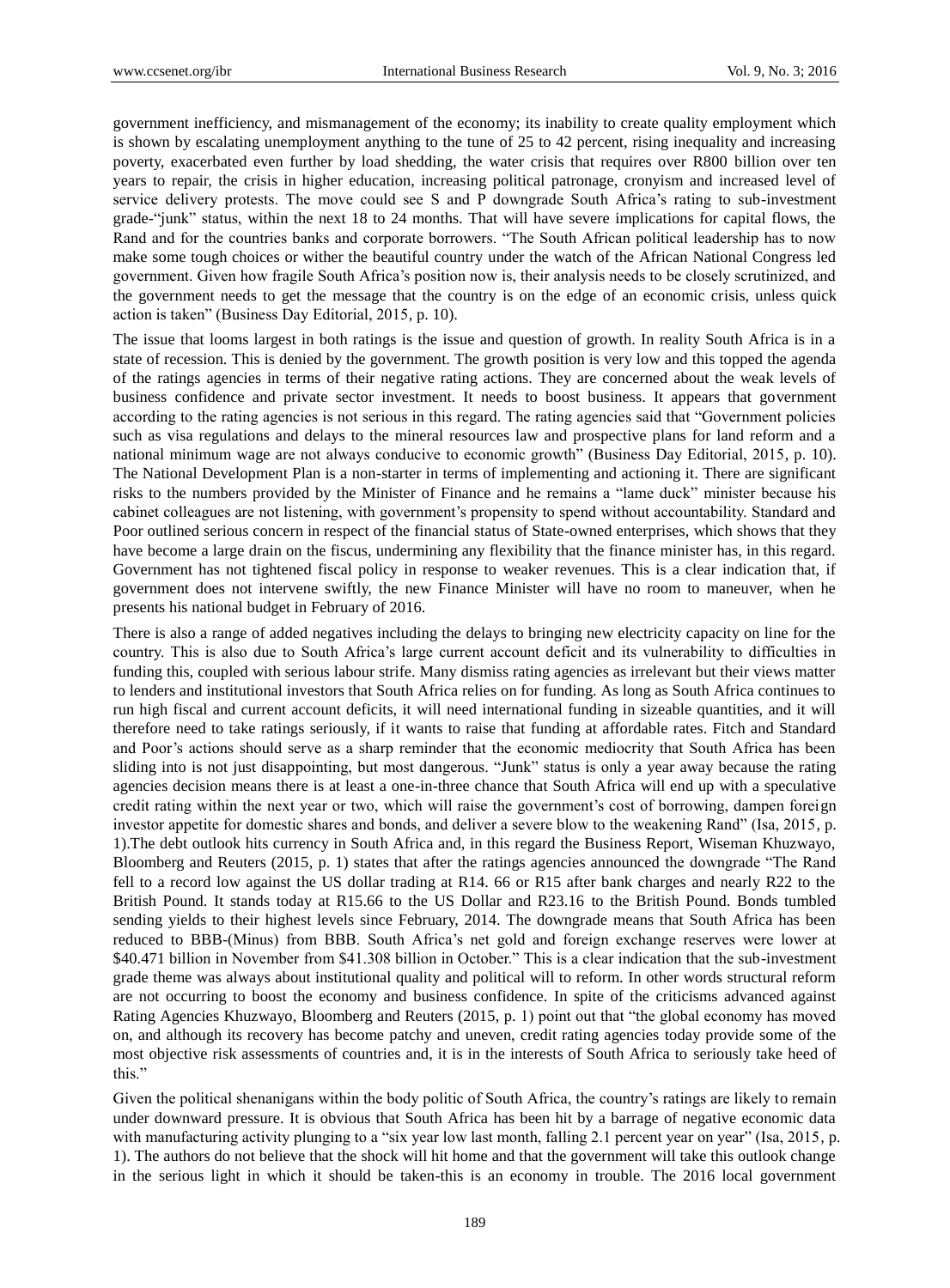elections will also not allow the government to intervene because, it is obsessed to remain in power and, would use state resources to win the elections, and in so doing will definitely overspend and add a heavy burden to the South African economy. This is the reality that citizens live with and can only turn things around at the ballot box. Given this bleak picture, drought and the current heat wave has become a nightmare for South African farmers and the country, as food prices rise and given the import of the food staple, maize. "South Africa is in the grip of its worst drought since 1992" (Business Report (2015, p. 1) and, this exacerbates the situation and plunges the economy into deeper problems. Only divine intervention will be in a position to help. This is exemplified by the Governor of the Reserve Bank, according to Volgraaff (2015, p. 18) "struggling to keep the weakening Rand from fuelling inflation at a time when interest rates are at their highest level in five years and GDP is growing at its slowest pace. Added to this is the possibility of the US Federal Reserve's first rate increase looming on the horizon, in a decade; an event likely to accelerate the capital exodus from South Africa's economy and, therefore the situation and task of recovery becomes more precarious. The Reserve Bank is sitting in a classic stagflationary bind." The problem is not the Reserve Bank but, an ineffective and inefficient government which does not see growth as the biggest crisis in the country. According to Vollgraaff (2015, p. 18) "The government's ability to carry out reforms was hamstrung by ideological differences in the ruling alliance." It has to be driven home that South Africa is nearing an economic cliff and must change course in all directions with particular reference to policy certainty and must realize that the billions lost to graft does not inspire confidence. Another shock hit South Africa on the  $10<sup>th</sup>$  of December, 2015 when the South African Press Association and the general media reported that "South Africa's four major banks were downgraded to BBB-(minus) by rating agencies. This situation places and compounds South Africa's economic crisis, and it is now, in an invidious position of being declared a 'junk' economy in the near future and, borrowing will become all the more difficult and will add tremendous pressure on the country."

#### **President Zuma Fires Finance Minister Nene**

Against the back ground of this depressing narrative, South Africans woke up to the announcement by the President Jacob Zuma on Thursday  $10<sup>th</sup>$  December, 2015 that he had fired the current Finance Minister. He had only spent 18 months in the post. This triggered a further slump in the "Rand as it dropped by 5.4 percent to R15. 66 or R16, after bank charges against the US dollar. It was also announced that the new Finance Minister would be David Desmond van Rooyen, an ANC backbencher with relevant experience or no experience in Finance, with a trail of inefficient management when he was the mayor of Merafong Municipality in the North West Province of South Africa" (Joubert, 2015, p. 1). The announcement was unexpected and places the country into a collision path in respect of fiscal and economic parameters. The speculation is that the President replaced the Minister of Finance without tangible reasons because, the former Minister and some of his staff tried to hold the line of fiscal discipline against rampant state spending and an increasing and widening budget deficit. It is also exemplified by the fact that the former minister refused to allow an expensive deal, to buy the President a luxury Jet for his international travel, given his desire to invoke fiscal consolidation, in times of an economic crisis. In addition, former Finance Minister Nene opposed any bailout for South African Airways which has been run to the ground by the Chairperson Dudu Myeni, a close friend of Jacob Zuma (President) and, is also the Chairperson of the Zuma Foundation. It has also been reported that the former Finance Minister opposed the nuclear deal that has been signed by the President and, is almost a done deal, that would cost South Africa trillions of Rands and, which South Africa cannot afford.

Given the announcement, it is obvious that the President is only concerned about himself and his cronies and, is averse to any criticism of him and some of the impractical ANC policies. The Presidents confidant (Dudu Myeni of SAA) also clashed with the Minister of Public Enterprises and, the former Minister of Home Affairs. Dudu Myeni is an untouchable to the peril of the country. According to the former Premier of the Gauteng Province Shilowa (2015, p. 2) "If you wanted proof of what power Myeni wields you simply have to look at the casualty list."

The move of firing former Finance Minister Nene and replacing him with a novice sent shock waves through the political system and that, Nene was taken aback by his removal, and Treasury insiders indicated that the move was political" (Mkokeli & Paton, 2015, p. 1). This is the first time that someone as junior as Van Rooyen has been appointed to arguably the most important Cabinet position. This has caused anxiety in the investment world as concerns the direction of the economy. This made the former Minister of Finance, Nene a "lame duck" Minister, not out of choice but owing to very trying economic times and, the lack of support from his Cabinet colleagues and the President of the country. According to Mkokeli and Paton (2015, p. 1) and the entire South African press and, political commentators "Nene has done his best and was doing a good job and enjoyed the support of the markets, with rating agencies also noting the difficult, but commendable fiscal consolidation path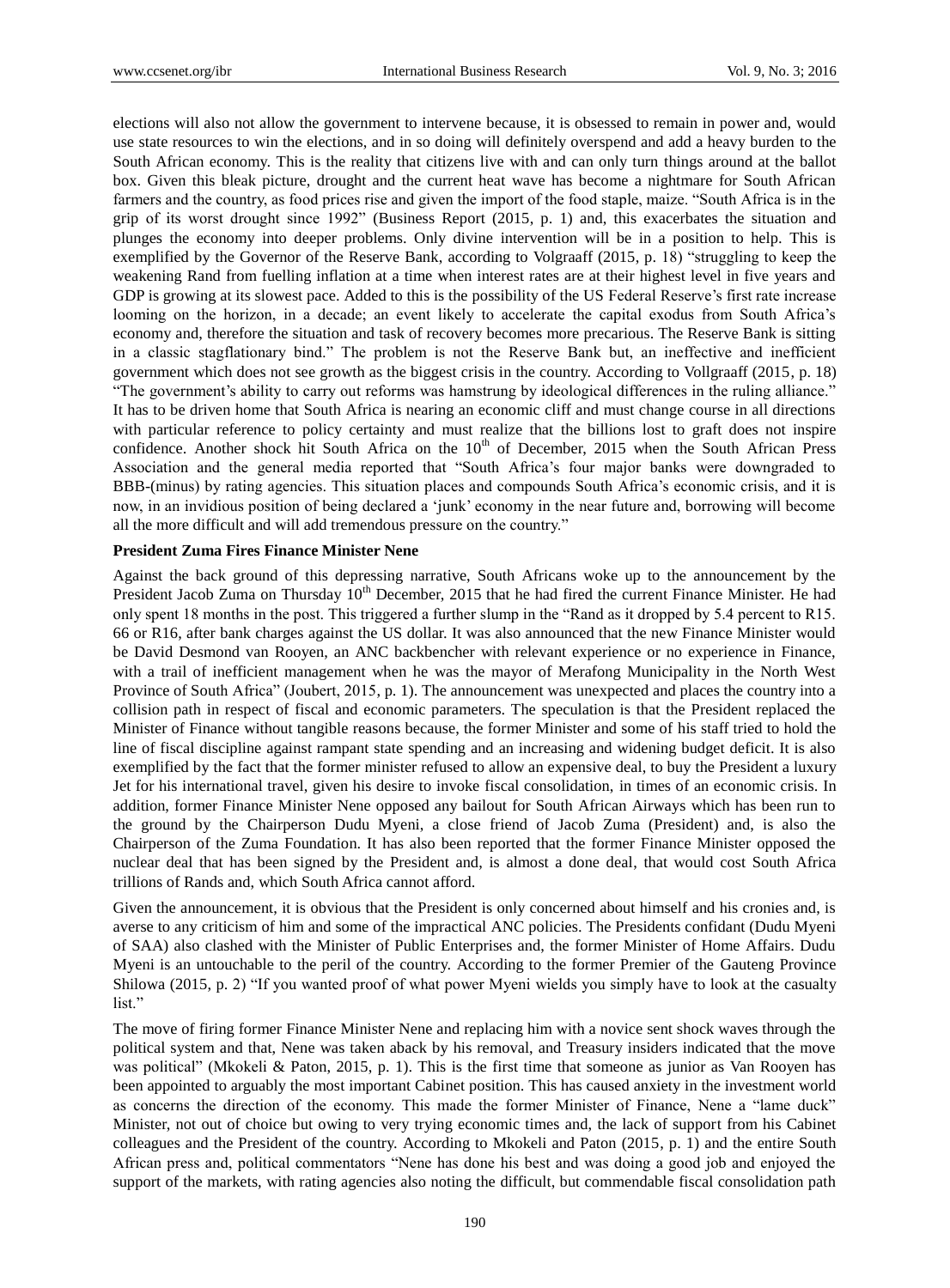he had taken the Treasury through. Plainly put, he was not supported by the President and his Cabinet colleagues or for that matter the ANC. He was deputy to the former Finance Minister Gordhan for five years and, learnt quickly under his stewardship. This would remove institutional memory that South Africa can ill afford during this crucial and declining economic times." The axing of Nene is the beginning of a major reshuffle of Cabinet looms. There is strong speculation that senior Cabinet members would be axed and that the former Minister of Finance is headed for the Brics bank that was set up in October. There is no doubt that the former Minister of Finance Nene has been demoted and will be sent to an inconsequential posting. Cry the Beloved Country as the economy withers. His axing according to Mercury Correspondent (2015, p. 2) "is likely to cause a stir in business circles as he had portrayed continuity in fiscal policy, sticking to expenditure ceilings first announced by his predecessor."

While it may be theoretically true that South Africa has the resources to keep running up debt before it needs a bailout, it would now set in motion a chain of events that would bring that risk forward to now (Editorial, Financial Mail, 2015, p. 6). On the other hand Tim Cohen states in South Africa's case that "There is a chess position which has a great name; it's ominous, dark and suggests an uncomfortable future, which is exactly what it is. The word is zugzwang, and essentially what it means is that any move you make is wrong. It's a rare situation that occurs only in endgames when there are few pieces on the board. Zuma and his Cabinet and the ANC have become victims of their advantage of being the move makers." This is further exacerbated by their declining popularity within a complicated political South African dynamic and the economy is at the centre of this problem. In politics, the move making advantage you have in chess lies in being in power. Given the firing of a competent "lame duck" but efficient Minister of Finance creates the big danger that any move Zuma now makes will be wrong, like he did in firing the former Minister of Finance. All of this has very serious political repercussions. It is hard being in power, but much of the position the President finds himself in is self-created. "This means that South Africa under the present ANC led government is undoing all fiscal gains since 1994 and, this is primarily due to the reality that we have too many inefficient and overpaid public servants and the failure to implement a clear growth policy" (Bisseker, 2015, p. 18). The discussion in this paper in terms of the problems that South Africa finds it-self in is shown in the five graphs hereunder as follows and is a synopsis largely of the discussion undertaken in this narrative.

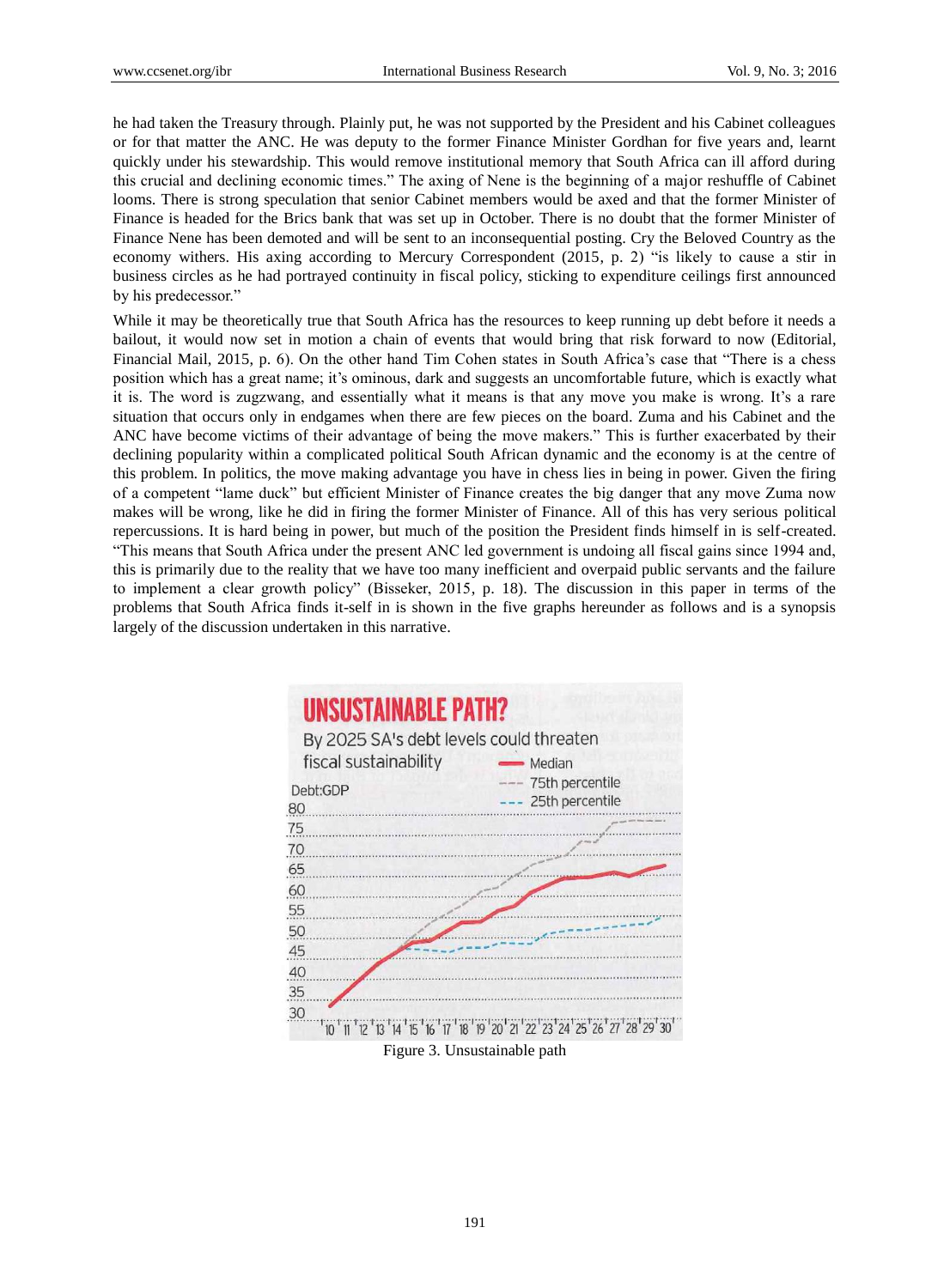# **BACK TO THE FUTURE**

By 2025 the interest bill could become problematic % Interest payments:GDP





Figure 5. Blowing the budget



Figure 6. Serial growth disappointments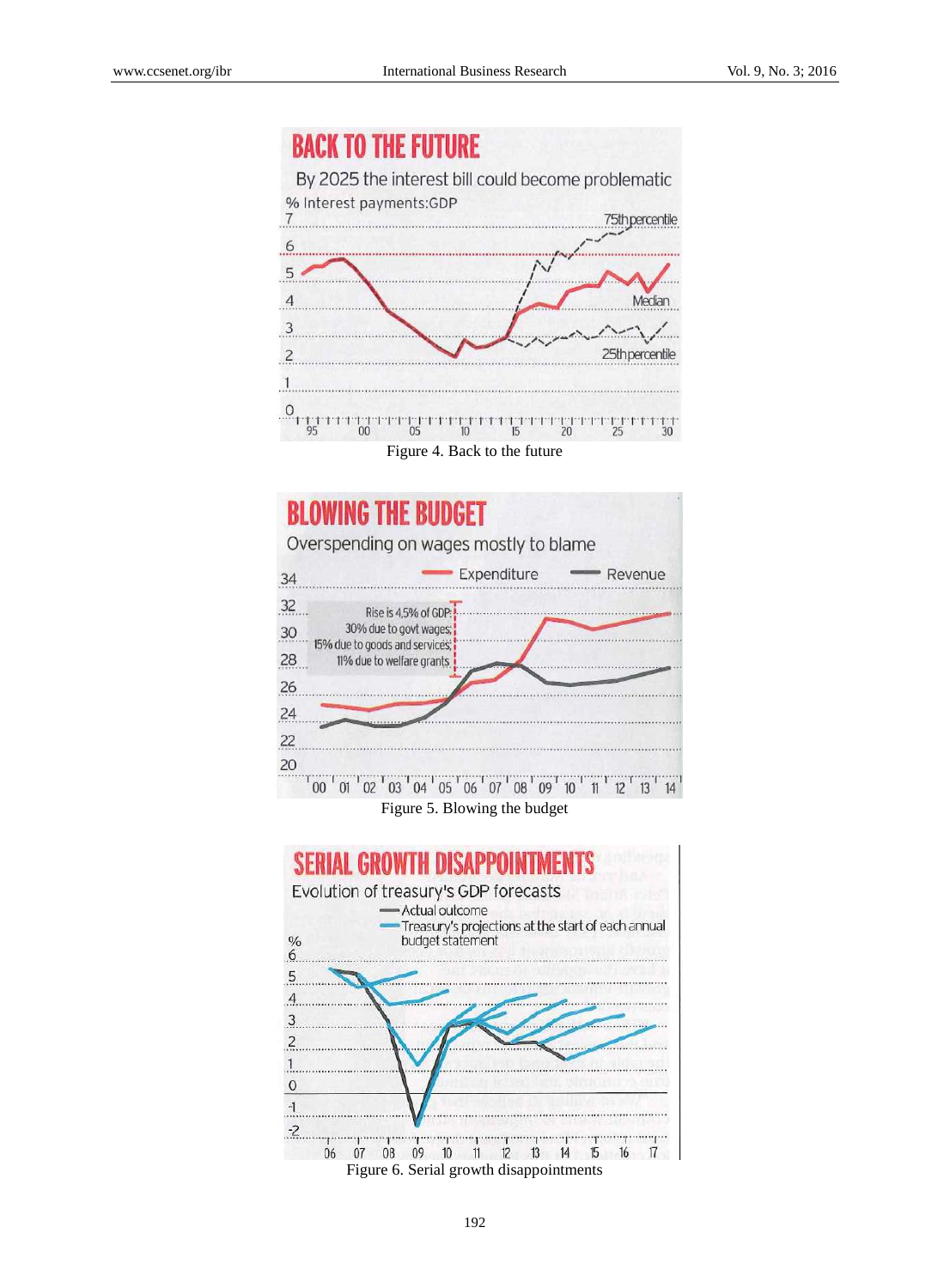

Source: Financial Mail. Republic of South Africa: December 10. Pages 18, 19, 20, 21 and 22.

#### **Conclusion**

There is no doubt that South Africa sits on the abyss of fiscal and economic destruction and as things stand at the moment, it appears that the government does not have the leadership to deal with the issues outlined in this paper. It's time for leadership. Perceptions are terrible. They are intangible; chimeras that taint memories and destroy legacies. The ANC faces a real threat of destroying its revolutionary credentials, if it continues to govern in the manner that it does presently. The ANC led government, must understand that there is a real perception that the ANC is aloof to the needs of the country and the needs particularly of the ordinary citizen and, is willing to use force to protect the interests of the elite.

This perception is fast metastasizing into a believed reality fuelled by a lack of leadership and an over-reliance on the police. Given the morass that South Africa finds itself in as concerns socioeconomic issues, the fiscal and deepening crisis, it's not management that is now required, it is decisive leadership that is now required. The genie has been well and truly loosed from the bottle. All that can contain it now is leadership from the country's highest echelons. Anything else or less would serve only to galvanize dissent, and perception uncontained will turn into self-fulfilling prophecy. South Africa cannot afford this outcome because it will be too frightening and ghastly to contemplate-whatever South Africans may think. Perhaps, given the reality that the ANC led government does not have a strategy to intervene because, it has plunged the country into this morass and chaos, the only solution perhaps is divine intervention or a revolution of insurrectionary propositions. This can be done and achieved peacefully at the ballot box.

The new political elite that took over from their colonial masters the Afrikaners in South Africa's case are driven not by wealth distribution that their manifestos propagate, but the accumulation of wealth in the quickest way allowed within the constraints of the Constitution that, is seen only as a nuisance that can be sculpted away. What we now see in South Africa is in effect "Hellenicfication" (Greece) of the economy, where this regime, like all successive Greek governments, promised everything to everybody who might give them the vote, and binged on the ever-reducing tax base, maxing the sovereign credit facilities on the premise that creditors will forgive. Any positive argument that some commentators are apt to proffer on behalf of the ANC is all about, an opportunist party driven by unfettered greed. One only has to look at what has taken place in Nigeria, Kenya and that beacon of democracy, India, to see how crooked the ruling elite has become, too intoxicated by power to temper the appetite for wealth. South Africa needs a real revolution of the electorate that will vote in real leaders. The time has come or we can only hope for divine intervention. Cry the Beloved Country as it withers away its democratic freedom and revolutionary credentials, and tarnishes and, erodes the legacy of so many stalwarts of the freedom struggle and, the aspirations of so many that laid down their lives for the country, and drives a wedge between the masses of the poor and the ruling elite.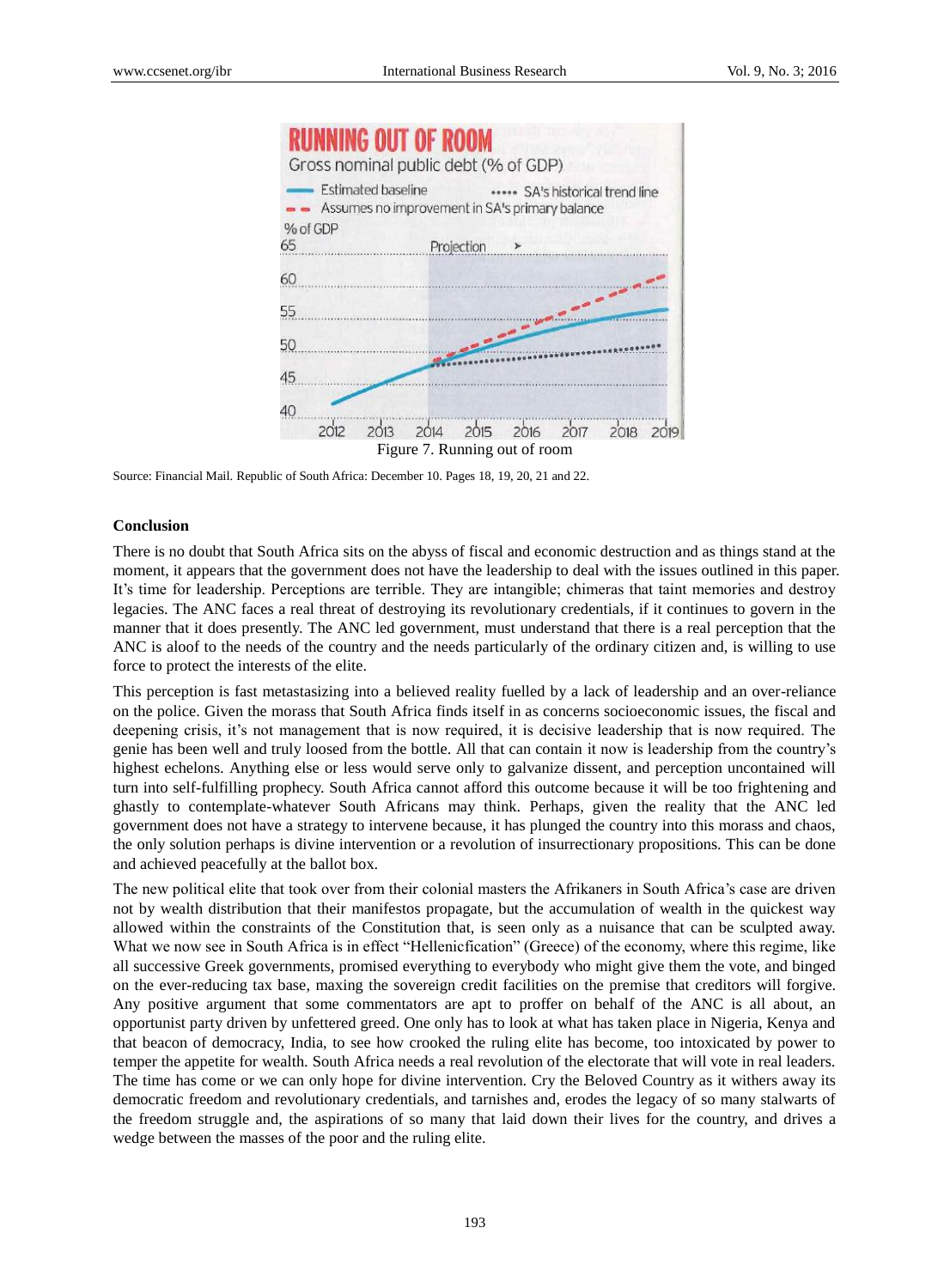#### **References**

- Ballim, G. (2015). *Standard Bank of South Africa's Budget Analysis.* Johannesburg, Republic of South Africa.
- Bishop, A. (2015). *Investec's Round up on the Budget Policy Statement.* Johannesburg, Republic of South Africa.
- Bisseker, C. (2015). *Fiscal Cliff-hanger.* Cover Story: SA Economy, Financial Mail, December 10 to 16. Johannesburg, Republic of South Africa.
- Bloomberg, & Mabuza, K. (2015). *Zuma says it's serious.* The Times, October 29, Johannesburg, Republic of South Africa.
- Bloomberg. (2015). *Drought and heat wave become farmers' nightmare.* Business Report, December 8. Johannesburg, Republic of South Africa.
- Budget Reactions. (2015). *Economists find little to no surprises as forecasts are revised down.* Business Report, October 22, Johannesburg, Republic of South Africa.
- Business Times. (2015). *South Africa's only solution is rapid growth.* Sunday Times, October 25, Background Reading, Johannesburg, Republic of South Africa.
- Derby, R. (2015). *What South Africa can learn from Nigeria's slide?* Sunday Times, Business Times, Editor's View, Background Reading, September 27, Johannesburg, Republic of South Africa.
- Davis, D. (2015). *South Africa "headed for tax revolt" says judge.* The Times, November 6, Johannesburg, Republic of South Africa.
- Dodds, C., & Makatile, D. (2015). *Tax hike or wealth tax, R5 billion Seta surplus or education levy?*  Independent, October 19, Johannesburg, Republic of South Africa.
- Donnelley, L. (2015). *Wage Pact weighs on Nene's budget.* Mail and Guardian, Business, State Salary, October 23 to 29, Johannesburg, Republic of South Africa.
- Editorial. (2015). *Accountability.* Opinion. The Mercury. October 21.
- Editorial. (2015). *Growth plan must become a truly national project.* The Times, Opinion and Letters, Johannesburg, Republic of South Africa.
- Editorial. (2015). *It's time for leadership.* The Star, October 23, Johannesburg, Republic of South Africa.
- Editorial. (2015). *Nene has work cut out for him.* Opinion, Business Day, October 21, Johannesburg, Republic of South Africa.
- Editorial. (2015). *Rising joblessness in South Africa is a ticking time bomb.* Opinion and Letters, October 28, Johannesburg, Republic of South Africa.
- Editorial. (2015). *South Africa on the brink of junk status.* Business Day, Opinion December 7, Johannesburg, Republic of South Africa.
- ENCA News. (2015). *Parliament of the Republic of South Africa and the South African Reserve Bank Announces a Rise in the Repo Rate.* November 19, Johannesburg, Republic of South Africa.
- Garow, C. (2015). *GDP projections will be focus of rating agencies.* Business Report, Opinion and Analysis, October 21, Background Reading, Johannesburg, Republic of South Africa.
- Gough, N. (2015). *A mismatch in China of jobs and workers.* International New York Times, Business, April 22, Background Reading, Hong Kong.
- Gumede, V. (2015). *South Africa seems to be losing its way.* Mail and Guardian, Comment and Analysis, June 12 to 18, Johannesburg, Republic of South Africa.
- Hofstatter, S., & Wa Afrika, M. (2015). *Kasrils: Zuma government "arrogant, dictatorial.'* Sunday times, October 25, Johannesburg, Republic of South Africa.
- Isa, M. (2015). *South Africa edges closer to junk rating.* Sunday Times. Business Times. December 6. Johannesburg, Republic of South Africa.
- Joubert, J. J. (2015). *Zuma gives finance minister the boot.* The Times, Reuters, December 10, Johannesburg, Republic of South Africa.
- Karodia, A. M. (2014). Ongoing Reckless Lending in South Africa Ministers Wish List to End Abuse of Debt. *International Journal of Accounting Research, 1*(2).
- Khuzwayo, W. (2015). *Economic dark clouds gather.* Business Report, July 3, Johannesburg, Republic of South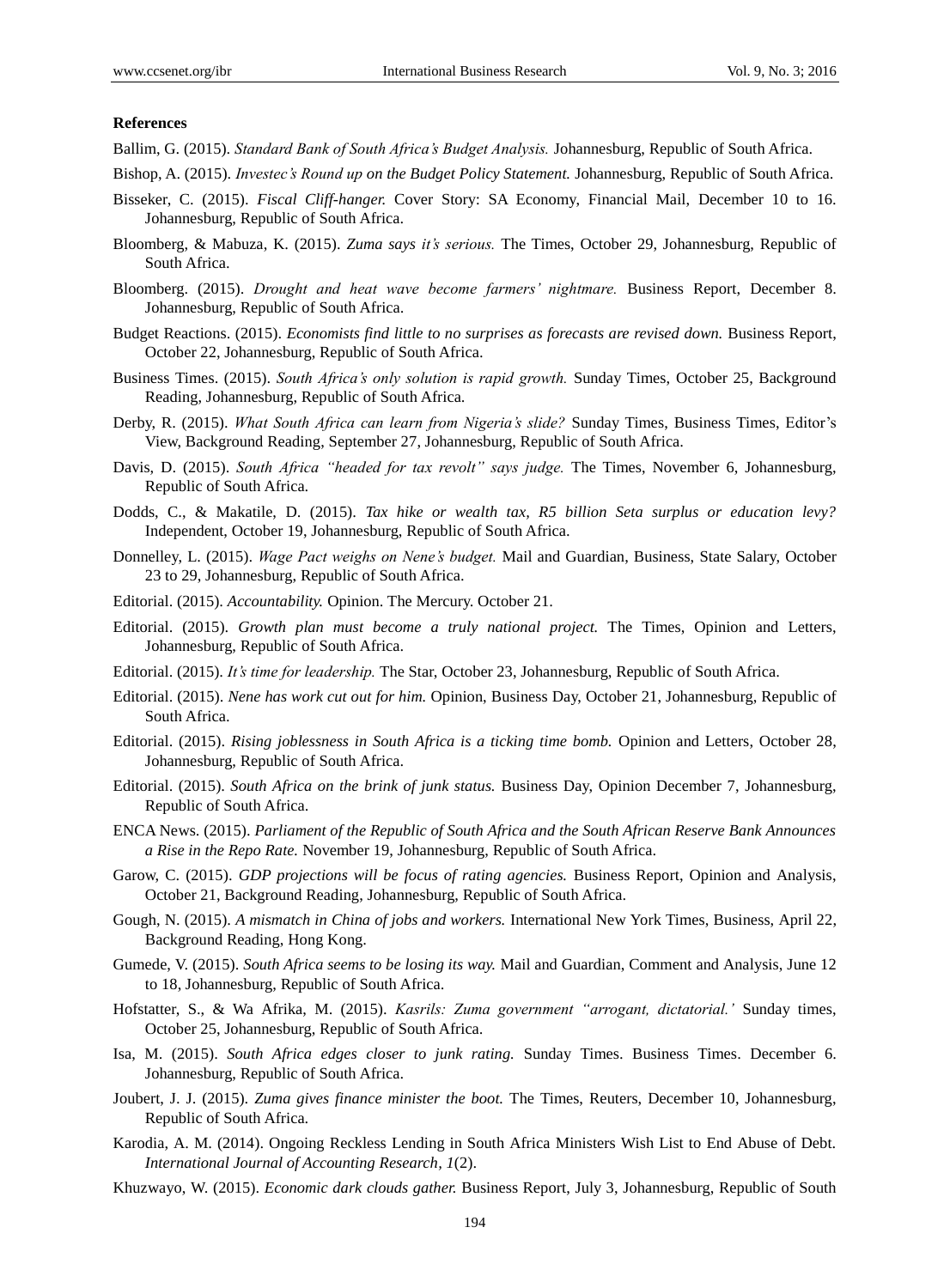Africa.

- Khuzwayo, W. (2015). *Fitch Ratings takes dim view of mini budget.* Business Report, October 23, Johannesburg, Republic of South Africa.
- Khuzwayo, W. (2015). *Nene has to walk a tight passage now.* Business Report, August 21, Johannesburg, Republic of South Africa.
- Khuzwayo, W., & Faku, D. (2015). *Gloomy economy set to vex Nene.* Business Report. October 21. Johannesburg, Republic of South Africa.
- Khuzwayo, W. B., & Reuters. (2015). *Rand falls to record low after rating cut.* Business Report. December 8. Johannesburg, Republic of South Africa.
- Leoka, T. (2015). *Economic power or political power.* Sunday Times, Business Times, Background Reading, September 27, Johannesburg, Republic of South Africa.
- Letters to the Editor. (2015). *Why poverty hurts South Africa more than Brazil.* Mail and Guardian, October 23 to 29, Johannesburg, Republic of South Africa.
- Lings, K. (2015). *Rate hike reflects risks to rand and inflation.* Business Report, Opinion and Analysis, July 24, Johannesburg, Republic of South Africa.
- Lisa, S. (2015a). *Caught between the yen and a hard dollar.* Mail and Guardian, Business, August 14 to 20, Johannesburg, Republic of South Africa.
- Lisa, S. (2015b). *Nene delivers budget under siege.* Mail and Guardian, Business, October 23 to 29, Johannesburg, Republic of South Africa.
- Mariam, I. (2015a). *Dipping into savings to pay monthly bills.* Sunday Times, Business Times, October 25, Johannesburg, Republic of South Africa.
- Mariam, I. (2015b). *Downgrade risk makes Nene's job even trickier.* Sunday Times, Business Times, Johannesburg, Republic of South Africa.
- Mariam, I. (2015c). *Nene keeps the credit agency wolves from the Treasury door.* Background reading, Sunday Times, Business Times, October 25, Johannesburg, Republic of South Africa.
- Maynier, D. (2015). *Brave thinking must free us from debt and joblessness.* Business Report, Opinion and Analysis, October 20.
- Mercury Correspondent. (2015). *Zuma axes Nene, rand plummets.* The Mercury, December 10, Durban, Republic of South Africa.
- Mkokeli, S., & Paton, C. (2015). *Nene fired in shock Cabinet reshuffle.* Business Day, December 10, Johannesburg, Republic of South Africa.
- Mnyandu, E. (2015). *Is this the picture we want to show the world?* Business Report, October 22, Opinion and Analysis, October 22, Johannesburg, Republic of South Africa.
- Mnyandu, E., & Khuzwayo, W. (2015). *Chaos rocks Nene's budget.* Business Report, October 22, Johannesburg, Republic of South Africa.
- Mothata, L. (2015). *New data show our debt is growing at alarming speed.* Business Day, Fiscal Policy Opinion, October 20, Johannesburg, Republic of South Africa.
- Nene, N. (2015). *Mid Term Policy Statement on the Mini-Budget of South Africa.* The South African Treasury, Background Reading, Pretoria, Republic of South Africa.
- Nkosi, K. S. (2015). *The abyss we are facing now has built up for some time.* Business Report, October 23, Johannesburg, Republic of South Africa.
- SABC News. (2015). *Increase in Repo Rate by 25 Basis Points.* November 19, Johannesburg, Republic of South Africa.
- SAPA and the SA Media. (2015). *Major South African Banks downgraded to BBB-(Minus).* Johannesburg, Republic of South Africa.
- The Star. (2015). *Nene urged to cut fat rather than hike taxes.* October 21, Johannesburg, Republic of South Africa.
- Thornton, G. (2015). *International Business Report.* Q3, London, United Kingdom.